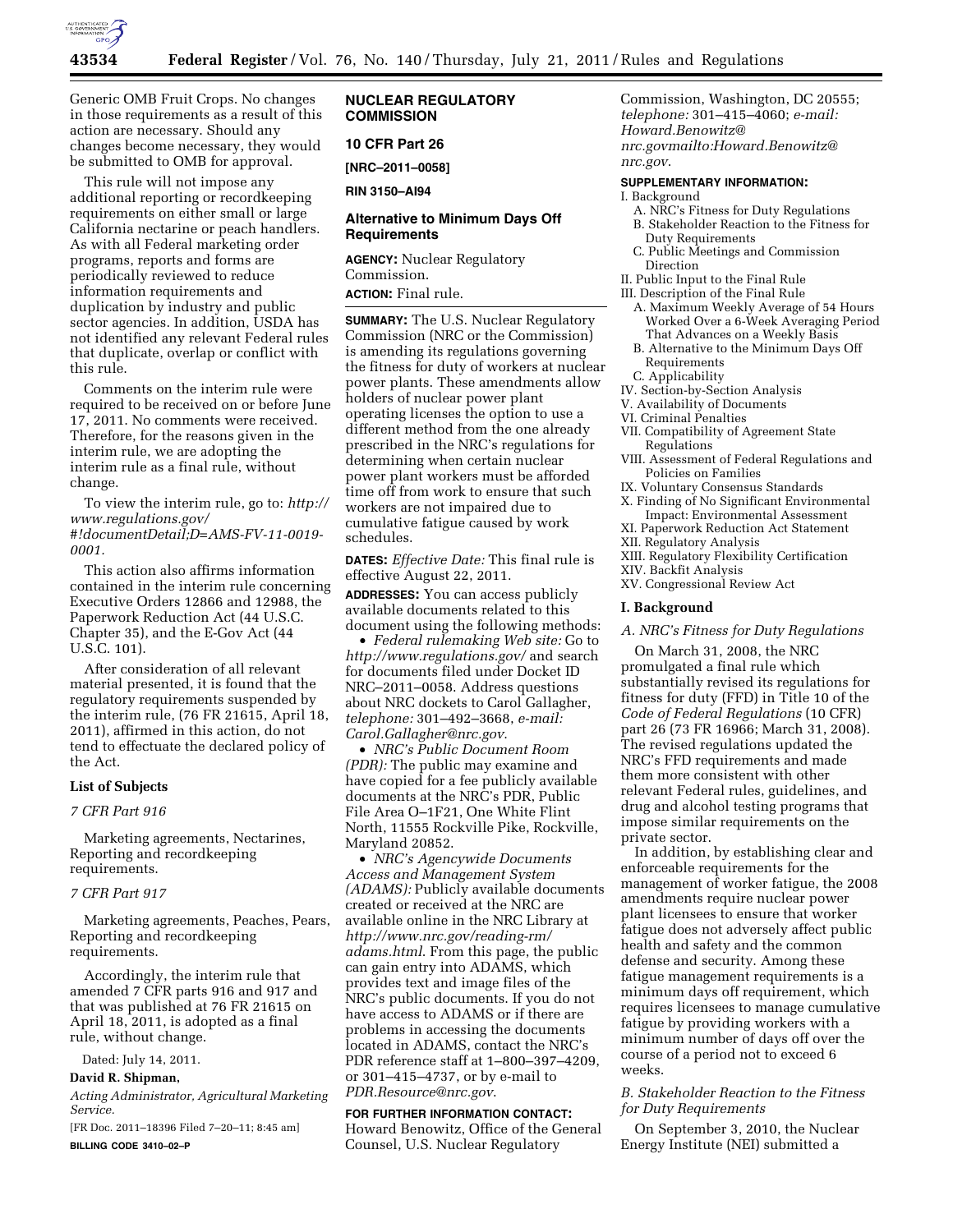petition for rulemaking (PRM–26–5). In PRM–26–5, the NEI stated that the ''new rule has resulted in consequences not originally envisioned when the rule was developed'' and that ''[t]hese consequences have diminished the safety benefits of the rule.'' The NEI stated that the unintended consequences stem from the minimum days off requirements, specifically § 26.205(d)(3) through § 26.205(d)(6), because they created an undue level of complexity and inflexibility in managing worker fatigue. These regulations mandated a specified minimum average number of days off per week, averaged over a fixed time period. The minimum average number of days off depended on the duties the individual performed and, for § 26.205(d)(3), the length of an individual's shift schedule (*i.e.*, whether the individual was working 8-, 10- or 12-hour shifts).

The NEI requested, among other changes, that 10 CFR Part 26, Subpart I, be amended to replace the minimum days off requirements in § 26.205(d) with a performance-based objective, consisting of an average of 54 hours worked per week, averaged over a calendar quarter. The NEI also proposed changing the  $\S 26.205(e)(1)$  annual assessment of actual hours worked and performance of individuals subject to the work hour controls to a quarterly assessment to provide a more frequent review of hours worked. The NEI proposed to eliminate the minimum days off requirements in § 26.205(d)(3) through  $\S 26.205(d)(6)$ , while the work hour limits and break requirements in  $\S 26.205(d)(1)(i)$ –(iii) and (d)(2)(i)–(ii), respectively, would remain unchanged.

Separately from PRM–26–5, on September 23, 2010, the NEI submitted a request for enforcement discretion regarding the minimum days off provisions of 10 CFR Part 26. The request reiterated the NEI's opinion that the regulations that govern fatigue management impeded ''many safetybeneficial practices at plant sites, adversely [impact] the quality of life of covered workers, and [result] in conflicts between rule requirements and represented bargaining unit agreements.'' The letter requested that the NRC ''exercise enforcement discretion from the [minimum days off] provisions of the rule'' until the final disposition of PRM–26–5.

Mr. Erik Erb, a nuclear security officer at the Nine Mile Point Nuclear Station, submitted a petition for rulemaking (PRM–26–6) on August 17, 2010. Mr. Erb requested that the NRC amend 10 CFR Part 26, Subpart I, to decrease the minimum days off requirement for

security officers working 12-hour shifts from an average of 3 days per week to an average of 2.5 or 2 days per week. This petition was endorsed by 91 security officers.

## *C. Public Meetings and Commission Direction*

The NRC held a public meeting on November 18, 2010, to learn, directly from the affected stakeholders, more details about the unintended consequences of the minimum days off requirements. Although some of the stakeholders were comfortable with the minimum days off requirements in the 2008 final rule, the stakeholders at this public meeting claimed that the unintended consequences had diminished the safety benefits of the fatigue management provisions of 10 CFR part 26 and expressed the need for an alternative that was simpler and would provide greater scheduling flexibility. Additional public meetings were held on January 6, 2011, and January 25, 2011, to provide opportunities for stakeholders and the NRC staff to discuss alternatives to the minimum days off requirements.

In a February 8, 2011, public meeting, the NRC staff and stakeholders briefed the Commission on the implementation of the 10 CFR Part 26 fatigue management requirements. The nuclear power industry stakeholders conveyed many of the same concerns raised in the three public meetings. The NRC staff presented the scientific and technical bases for the requirements for managing cumulative fatigue and a proposal to address the concerns raised by the industry stakeholders. The NRC staff proposed a maximum average 54-hour work week, averaged over a 6-week rolling period, as an alternative to the § 26.205(d)(3) minimum days off requirements. The NRC staff and industry stakeholders generally agreed that this proposal could provide the relief sought by the industry while meeting the objectives of the minimum days off requirements. Other stakeholders were less certain that the NRC should consider proposals to change the requirements.

On March 24, 2011, the Commission issued a Staff Requirements Memorandum (SRM) that directed the NRC staff to conduct a rulemaking to provide an alternative to the minimum days off requirements that would be consistent with the proposal presented by the NRC staff at the February 8, 2011, briefing. The Commission limited the scope of the rulemaking to the alternative to the minimum days off requirements and instructed the NRC staff to consider the following in a

separate rulemaking effort: (1) Other issues related to the petitions for rulemaking, (2) other changes to 10 CFR part 26, and (3) comments received in this rulemaking proceeding that are outside the limited scope of this rulemaking. The Commission also directed the staff to expedite this rulemaking and provide a 30-day public comment period for the proposed rule instead of the typical 75-day public comment period.

On April 25, 2011, consistent with the March 24, 2011, SRM, the NRC revised its Enforcement Policy to include an interim provision allowing licensees enforcement discretion for violations of § 26.205(d)(3) if the licensees implement an alternative approach to the minimum days off requirements (76 FR 22802). This alternative approach limits an individual's number of hours worked to a weekly average of 54 hours, calculated using a rolling window of up to 6 weeks. The enforcement discretion remains in place until the effective date of this final rule.

The NRC held public meetings on April 27, 2011, May 11, 2011, June 1, 2011, and June 23, 2011, to discuss implementation guidance for an alternative to the minimum days off requirements.

On May 16, 2011, consistent with the March 24, 2011, SRM, the NRC published notices that it would consider the issues raised in PRM–26–5 and PRM–26–6 in the planned ''Quality Control/Quality Verification'' rulemaking (Docket ID NRC–2009–0090) (76 FR 28191–28193).

## **II. Public Input to the Final Rule**

The NRC issued a proposed rule on April 26, 2011, to amend 10 CFR Part 26 to provide licensees with an option for managing cumulative fatigue that differed from the minimum days off requirements in § 26.205(d)(3) (76 FR 23208). The proposed rule would have permitted licensees to maintain individuals' work hours at or below a weekly average of 54 work hours, calculated using a rolling period of up to 6 weeks, which would roll by no more than 7 consecutive calendar days at any time. On May 3, 2011, the NRC published a correction in the **Federal Register** to correct a typographical error in a Web site address that had appeared in the proposed rule (76 FR 24831). The public comment period closed on May 26, 2011.

The NRC received submittals from 10 commenters, which included 25 separate comments. Seven of the commenters supported the proposed rule's concept of providing the alternative method of managing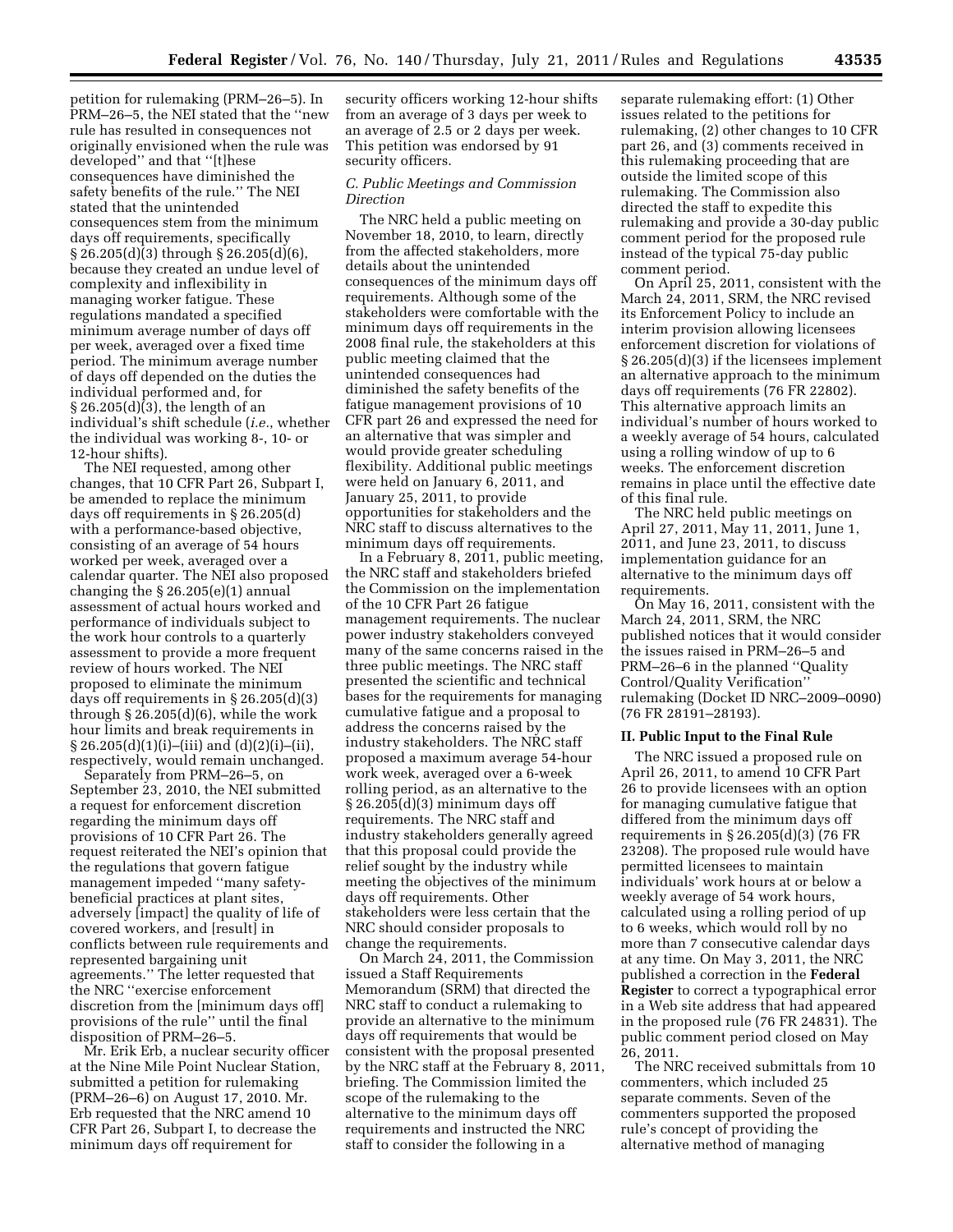cumulative fatigue that would be simpler and more flexible to implement than the minimum days off requirements. These seven commenters included Mr. Erb, the Union of Concerned Scientists (UCS), and the NEI, with endorsements from Dominion Resources Services, Inc., Entergy Operations, Inc. and Entergy Nuclear Operations, Inc., Arizona Public Service Company (APS), and the Tennessee Valley Authority. Although it supported the comments submitted by the NEI, the APS submitted additional comments concerning implementation of the alternative and minimum days off requirements. Another commenter, Mr. Larry Lawson, a nuclear power plant reactor operator, objected to the proposed rule. Two individuals, Mr. Harry Sloan and Mr. Mark Callahan, provided comments that were primarily outside the limited scope of this rulemaking.

Comments from the UCS indicate that one reason it supports the alternative is that, unlike the minimum days off requirements, the alternative would apply the same requirement to all workers subject to the work hour controls, without regard to their specific duties. The UCS remarked that this approach is supported by science, in contrast to the minimum days off requirements, which apply to individuals based on their duties and the length of their shift schedules.

Notwithstanding that the UCS supports the proposed rule as written, the NRC disagrees with the position in the comment that the minimum days off requirements are not supported by science. The intent of both of the minimum days off and alternative requirements is to manage cumulative fatigue. As explained in section III.A of this document, one method of managing cumulative fatigue is to require that an individual have a minimum number of days off from work. The Statement of Considerations (SOC) for the 2008 10 CFR Part 26 final rule provides the scientific basis for these requirements. The 2008 SOC describes why the number of days off each individual must have depends, in part, on their duties and the length of their shifts.

Another method of managing cumulative fatigue is to limit the number of hours an individual works, which indirectly imposes days off. The alternative provided by this final rule offers this method. This approach provides a level of assurance of the management of cumulative fatigue that is comparable to the minimum days off requirements. Although individuals who perform certain duties, such as security personnel, could work more

hours in a 6-week period under the alternative as compared to the minimum days off requirements, the potential for fatigue that could result from the increased hours should be offset by anticipated reductions in fatigue that will result from using an averaging period that advances by one week increments rather than by nonoverlapping shift cycles. As noted elsewhere in this document, an averaging period that incrementally advances on a regular basis reduces the potential for front-loading and backloading successive weeks of long work hours. In addition, the alternative provides more flexibility for licensees to manage work hour schedules, thereby reducing the potential for fatigue caused by scheduling constraints. Implementing the alternative also reduces the administrative burden on licensees by having only one set of requirements for all covered workers.

The availability of the alternative does not diminish or call into question the efficacy of the minimum days off requirements. The implementation of either approach provides reasonable assurance that individuals will not be impaired due to cumulative fatigue.

### *Specific Request for Comments*

In the proposed rule's SOC, the NRC sought comments and supporting rationale from the public on the following issue: Would the alternative approach provide assurance of the management of cumulative fatigue comparable to the current minimum days off requirements? Two commenters, Mr. Erb and the UCS, agreed that the alternative requirements would provide assurance that licensees could manage cumulative fatigue at a level that is comparable to the assurance provided by the minimum days off requirements. Mr. Erb also said that the alternative would help to alleviate the unintended consequences caused by the minimum days off requirements.

The NRC agrees with the commenters. As described in section III.A of this document, the alternative provides licensees with a method for managing cumulative fatigue that is different in several ways from the minimum days off requirements but provides a comparable level of assurance that covered workers will not be impaired from cumulative fatigue due to their work schedules. The alternative also should eliminate the unintended consequences of the minimum days off requirements by offering a simpler method for computing work hours and allowing licensees to be more flexible in how they schedule individuals' work hours.

Although Mr. Lawson did not directly respond to the question presented in the proposed rule's SOC, he stated that the alternative would ease the minimum days off restrictions and increase fatigue.

The NRC disagrees that the alternative would relax the cumulative fatigue management requirements. For the reasons given in section III.A of this document, the NRC has determined that the alternative approach provides assurance of the management of cumulative fatigue that is comparable to assurance provided by the minimum days off requirements.

Other commenters did not address this specific request for comment.

## *Suggested Changes to the Proposed Rule*

The NEI stated that the proposed rule language uses the terms "rolling period" and ''rolling window'' interchangeably, and the SOC for the proposed rule also uses the term ''averaging period,'' when referring to the 6-week maximum period over which the 54-hour per week average is to be calculated. The NEI suggested that the NRC use only the term ''averaging period.''

The NRC agrees with the NEI that the terms are used interchangeably throughout the proposed rule's SOC but notes that the proposed rule language uses ''averaging period'' and ''rolling period.'' The NRC agrees that, to ensure clarity, one term should be used when referring to the 6-week maximum period over which the 54-hour per week average is to be calculated. That term is ''averaging period.'' The term "incremental period" is used in this document to describe the amount of time by which a licensee rolls forward, or incrementally advances, its averaging periods.

The NEI also recommended that the following words in proposed § 26.205(d)(7)(i) be removed: ''which rolls by no more than 7 consecutive calendar days at any time.'' The NEI contended that those words add a new requirement that (1) Was not discussed at the February 8, 2011, Commission briefing; (2) is not based on the technical and regulatory analysis performed by the NRC staff; (3) is inconsistent with the minimum days off requirements and its associated guidance, neither of which stipulates the duration of the rolling increment; and (4) would be outside the scope of the March 24, 2011, SRM. According to the NEI, this proposed rule language would result in an unintended consequence of preventing the rolling periods from being matched to the licensee's payroll schedules, thereby possibly resulting in rolling schedules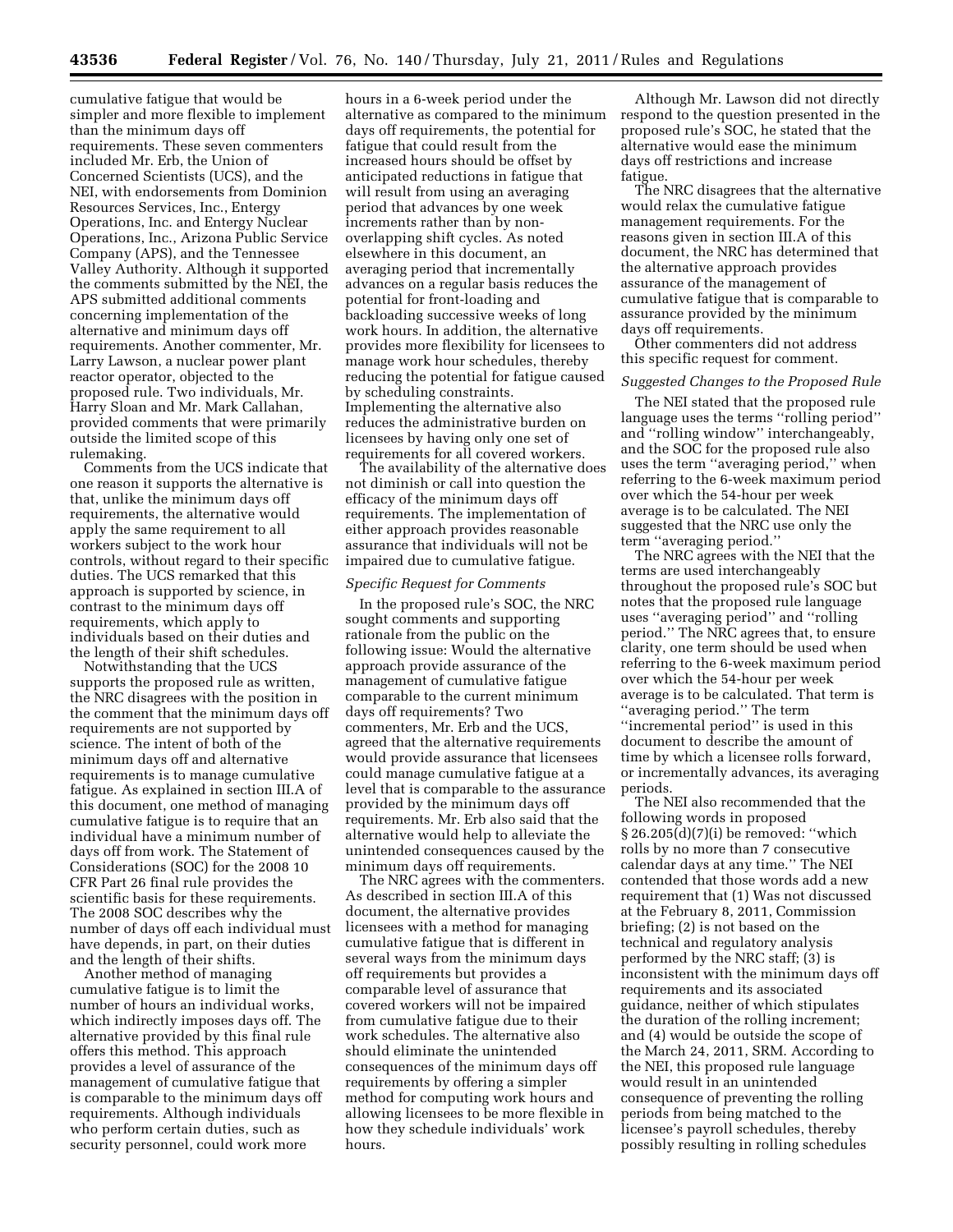that are different for each individual worker and unwarranted complexity.

The NRC agrees in part and disagrees in part with the NEI comments. The words, ''which rolls by no more than 7 consecutive calendar days at any time,'' in proposed § 26.205(d)(7)(i), were not discussed at the February 8, 2011, Commission briefing. However, as noted by the NEI, the NRC and stakeholders discussed at public meetings how the averaging periods could be advanced on a weekly basis. The intent of the rule language in question was to establish the minimum and maximum periods by which a licensee could advance an averaging period. Thus, a licensee could advance its averaging period by as little as one day but by no more than one week, or 7 consecutive calendar days. Although licensees at the public meetings may have talked about advancing their averaging periods on a weekly basis, the NRC did not want to limit licensees' flexibility by requiring 1-week incremental periods.

More importantly, without having an upper limit on the length of the incremental period, licensees could advance their averaging periods on a 6 week basis, resulting in fixed 6-week schedules. An approach requiring a maximum weekly average of 54 work hours using fixed averaging schedules would allow more consecutive weeks of high levels of work hours than using averaging schedules that incrementally advance on a regular basis. Under the former type of schedule, a licensee could back-load one fixed schedule with long work hour weeks and front-load the next fixed schedule with long work hour weeks, resulting in several consecutive excessive work hour weeks and potentially cumulatively-fatigued individuals. The latter type of schedule limits the number of hours that can be worked in consecutive weeks because each week's hours affect the number of hours worked in the other weeks in the averaging period. By advancing the averaging period on a consistent basis, licensees must consider the impact of each week's work hours before and after each incremental advance. The use of fixed averaging schedules also would be inconsistent with the incrementally advancing averaging period concept considered in the NRC regulatory basis and with the NRC staff's statements to the Commission at the February 8, 2011, briefing. *See, e.g.*, Transcript of February 8, 2011, Commission Briefing on the Implementation of Part 26, p. 89, lines 4–9.

The NRC agrees with the NEI that use of an incremental period that is shorter than 7 days could introduce unintended complexity to the implementation of the

alternative. In some cases, such as when an averaging period ends 4 days before a unit outage is scheduled to begin, the licensee cannot advance the averaging period by a full incremental period of 7 days. The proposed rule would have required the use of an incremental period of less than 7 days. The NRC is revising the rule language to eliminate the requirement to advance an averaging period by fewer than 7 calendar days. The final rule requires licensees to advance averaging periods on a 7-day (*i.e.*, weekly) basis to preclude scheduling consecutive, excessively long work weeks without proper restorative rest. Thus, in a 6-week averaging period, once the averaging period has begun advancing, the incremental period will be 1 week long and will always be the sixth week of that averaging period. Also, in association with this final rule, the NRC is endorsing implementation guidance that includes an acceptable method for addressing averaging periods and incremental periods of less than 7 days in duration.

The NEI identified another unintended consequence of the words, ''which rolls by no more than 7 consecutive calendar days at any time,'' in proposed § 26.205(d)(7)(i). The definition of a day off contained in  $\S 26.205(d)(3)$  states that a day off is a calendar day in which an individual does not start a work shift. For many licensees, this definition is used in computer software to count the work hours of a shift that begins at the end of a calendar day but ends during the next calendar day, as hours worked on the day the shift started as opposed to splitting the hours between the two days. The NEI claimed that the NRC's interpretation of this proposed rule language, as expressed at the May 11, 2011, public meeting, would impact this practice and cause an unnecessary change to the industry software.

The NRC agrees with the NEI's comment. At the May 11, 2011, public meeting, the NRC explained that when a shift begins near the end of a calendar day that also happens to be the last day of an averaging period, but that shift ends during the next calendar day (and, thus, the next averaging period), the proposed rule would have required licensees to: (1) Count the hours worked on the calendar day that was the end of the averaging period as hours worked during that averaging period; and (2) count the hours worked during that same shift but on the next calendar day as hours worked during the next averaging period. The NRC has added language to the final rule to clarify that when a shift starts at the end of a

calendar day and concludes during the next calendar day, a licensee will have the option to consider the hours worked during that shift as if they were all worked on the day the shift started or count the hours on the calendar days the hours were actually worked. The licensee must choose only one option. Because the number of hours worked in an averaging period is averaged on a weekly incremental basis, hours counted in one averaging period instead of the next averaging period will still be taken into account in the weekly averaging calculation. In addition, this structure will not force upon licensees an undue burden of using a method for counting hours that is different from the way licensees currently count hours to determine a day off to comply with minimum days off requirements.

The NEI also commented that in the fourth paragraph in section III.C of the proposed rule's SOC, which includes a discussion of the force-on-force tactical exercise exception, the last sentence is inconsistent with the proposed rule language and the 2008 final rule. The NEI suggested that the paragraph should be revised to read: ''exclude from the § 26.205(d)(7) calculations the shifts worked'' instead of ''exclude from the § 26.205(d)(7) calculations the hours worked.''

The NRC disagrees with this comment. The proposed rule would have allowed licensees to exclude the *hours* worked during a force-on-force exercise because the calculation of average hours worked per week is computed by dividing the number of hours worked during the averaging period by the number of weeks in the averaging period. So, when the licensee excludes the shifts worked during an NRC-evaluated force-on-force tactical exercise, it is actually excluding the hours in the shifts when calculating the individual's number of hours worked. No change was made to the SOC or rule language as a result of this comment.

The last paragraph in section III.C of the proposed rule's SOC addresses the applicability of EGM–09–008, ''Enforcement Guidance Memorandum—Dispositioning Violations of NRC Requirements for Work Hour Controls Before and Immediately After a Hurricane Emergency Declaration,'' dated September 24, 2009, to the proposed maximum average work hours alternative. The NEI requests that this paragraph include an explanation of whether licensees with exemptions from the minimum days off requirements could rely on those existing exemptions if they choose to adopt the maximum average work hours alternative.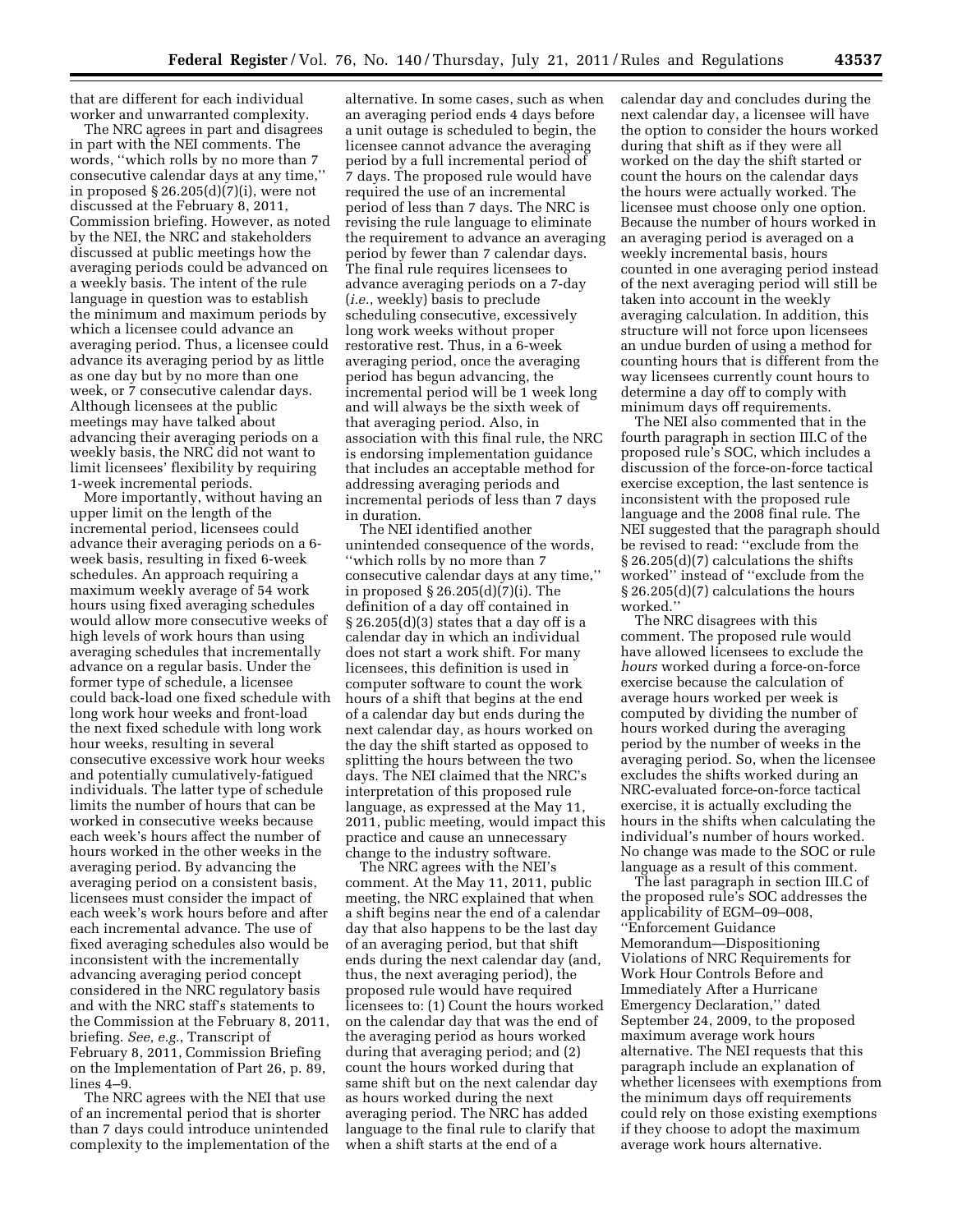The NRC agrees that the paragraph in question could benefit from further clarity. A licensee that has already been granted an exemption from § 26.205(d) before and immediately after a hurricane emergency declaration can rely on that exemption if it implements the requirements in the new § 26.205(d)(7). The final rule's SOC is also revised to provide further explanation of the conditions that must exist before the NRC staff may exercise enforcement discretion under EGM–09– 008.

The NEI contends that the second sentence in proposed § 26.205(d)(7) is not necessary. That sentence reads: ''Licensees voluntarily choosing to comply with the alternative maximum average work hours requirements in this paragraph are not relieved from complying with all other requirements in § 26.205 other than § 26.205(d)(3).'' The NEI argues that there is nothing stated or implied in § 26.205(d)(7) that would lead one to conclude that § 26.205(d)(7) provides any relief from complying with all other requirements in § 26.205 other than those in § 26.205(d)(3).

The NRC agrees with the NEI's comment and has deleted the second sentence of  $\S 26.205(d)(7)$  in the final rule, because it is unnecessary.

The APS commented that although the NRC analysis of the proposed alternative relied on a licensee's implementation of only the alternative for all covered workers, the proposed rule language does not prohibit implementation of both the minimum days off and alternative requirements at one site. The APS claimed that plant procedures and management tools have the capacity to implement either cumulative fatigue management approach. Because both methods are effective in controlling cumulative fatigue, the APS argued that licensees should be able to select the method that works best for a given covered work group. It also claimed that at the Palo Verde Nuclear Generating Station, not allowing split implementation may have the effect of delaying restoration of longstanding safety beneficial practices by approximately one year.

The NRC disagrees that the proposed rule language did not prohibit implementation of both the minimum days off and alternative requirements at one site. The APS pointed to the following language in proposed  $\S 26.205(d)(3)$  to support its argument: ''Licensees shall e*ith*e*r* ensure that *individuals have*, at a minimum, the number of days off specified in this paragraph, *or* comply with the requirements for maximum average

work hours in  $\S 26.205(d)(7)$ " (italics added by the APS). The NRC intends that sentence to convey that licensees shall either: (1) ensure that individuals have, at a minimum, the number of days off specified in § 26.205(d)(3) (i.e., the licensee shall comply with the minimum days off requirements in § 26.205(d)(3)); or (2) comply with the requirements for maximum average work hours in § 26.205(d)(7). This reading of proposed § 26.205(d)(3), which focuses on the licensee's obligations, is consistent with the language of proposed § 26.205(d)(7)(ii), which reads as follows: ''Each licensee shall state, in its FFD policy and procedures required by § 26.27 and § 26.203(a) and (b), with which requirements the licensee is complying: the minimum days off requirements in § 26.205(d)(3) or maximum average work hours requirements in  $\S 26.205(d)(7)$ ." In both provisions, the licensee must choose which set of requirements it intends to follow. Thus, the proposed rule language clearly reflected the NRC's position that each licensee must implement only one method of managing cumulative fatigue for all of its covered workers: either the minimum days off requirements or the alternative requirements. A reading of the proposed rule language would have been consistent with the interpretation in the APS's comment if the word ''either'' had immediately followed ''individuals'' in the first sentence of § 26.205(d)(3), so that it read: ''Licensees shall ensure that individuals either have, at a minimum, the number of days off specified in this paragraph, or comply with the requirements for maximum average work hours in  $§ 26.205(d)(7).$ 

However, the NRC is clarifying the rule language to ensure that all licensees document, in their FFD policies and procedures, the set of requirements with which they will comply, without regard to whether they comply with the minimum days off or the alternative requirements. The proposed rule could have been read to require licensees to document their election only if they implemented the alternative. This change to the final rule results from the APS comment.

The NRC also disagrees that a licensee should be able to implement the minimum days off requirements and the alternative requirements simultaneously for different covered groups, even for less than one year. The NRC's determination that the proposed alternative is equivalent to the minimum days off requirements considered the collective advantages and disadvantages of having all

individuals who are subject to the work hour controls under a single set of cumulative fatigue management requirements. Allowing licensees to implement the minimum days off and alternative requirements simultaneously would also create an undue burden for NRC inspectors and undue cost and burden for licensees. Moreover, during the public meetings and Commission briefing before the issuance of the proposed rule and in the request for enforcement discretion, industry stakeholders consistently requested swift relief from the minimum days off requirements for all covered workers. The industry stakeholders did not request relief from the minimum days off requirements for only certain covered groups of workers. By this final rule, which was produced on an expedited basis due to the compelling industry stakeholder needs, the NRC is providing an alternative to the minimum days off requirements for all covered workers. No change was made to the final rule as a result of this comment.

### *Opposition to the Proposed Rule*

Mr. Lawson asserted that the work hour controls were issued to encourage licensees to adequately staff their plants, thereby reducing the effects of cumulative fatigue on plant operations. He stated that licensees have not hired more workers and won't hire more workers unless it is financially beneficial to do so. He argued that the proposed rule would provide relief from the work hour controls, thus removing any incentive for licensees to increase staffing.

The NRC disagrees with Mr. Lawson. The work hour controls were issued in 2008 to ensure against worker fatigue adversely affecting public health and safety and the common defense and security by establishing clear and enforceable requirements for the management of worker fatigue. The NRC requires that licensees comply with the requirements but does not direct licensees to satisfy these requirements by any particular means, such as by hiring more workers. Further, as stated in the SOC for this final rule, the alternative provides reasonable assurance of the management of cumulative fatigue that is comparable to the assurance provided by the minimum days off requirements. In doing so, the alternative does not provide relief from or relaxation of the minimum days off requirements. No change was made to the final rule as a result of this comment. Mr. Lawson also maintained that, as demonstrated by this rulemaking and the shortened public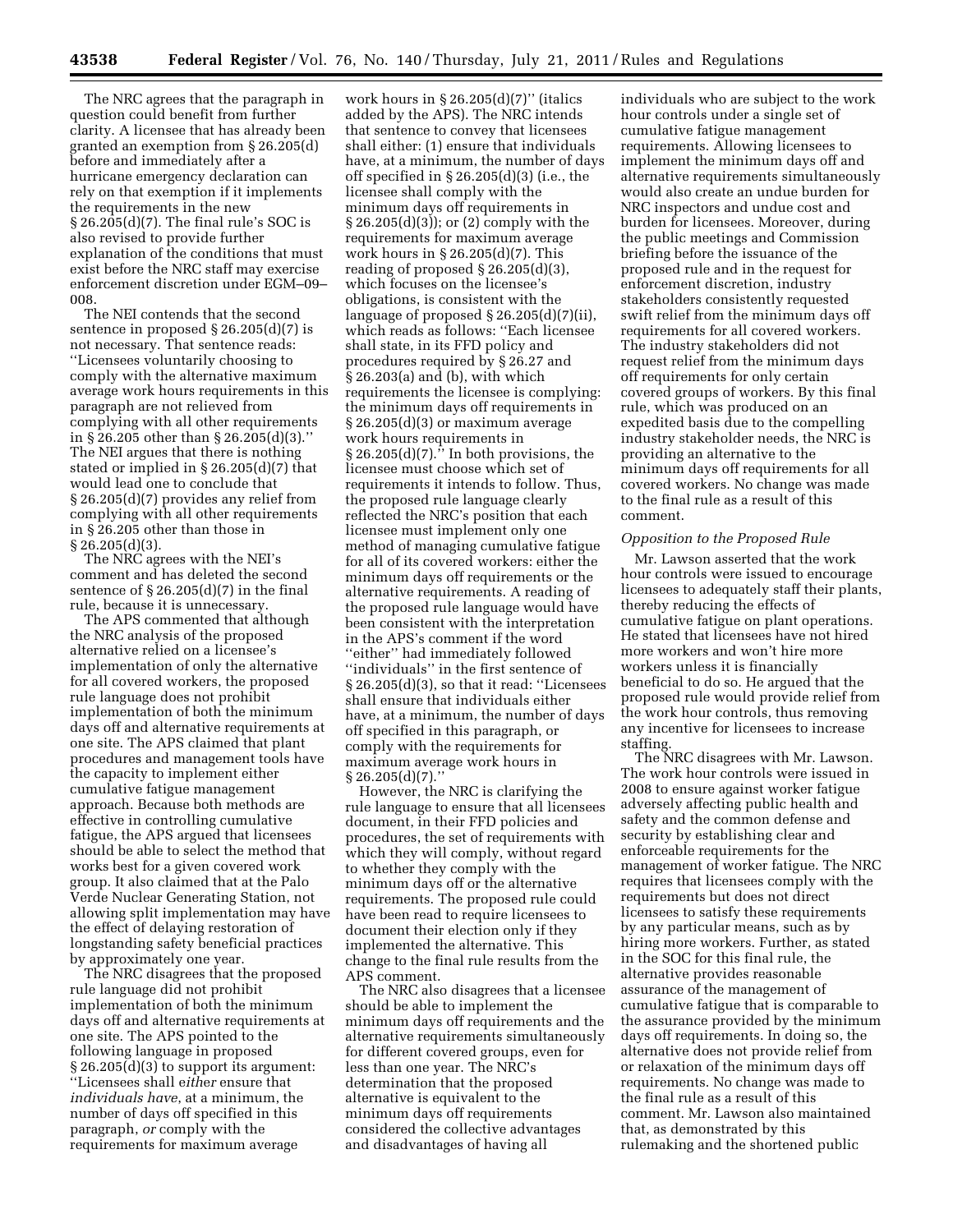comment period, the NRC seems willing to give the industry whatever it wants. The NRC disagrees with this comment. At the November 18, 2010, public meeting, more than 20 individuals, representing maintenance, operations, and security workers, unions, and vendors, spoke of the unintended consequences of the minimum days off requirements. These stakeholders emphasized the industry's inability to continue practices that licensees consider beneficial, such as promoting continuity in work crew staffing and the continued development of licensee staff. The industry representatives further stated that the hours available for work are sufficient in almost all cases; however, they believe there should be more flexibility in how the time can be used to help improve workers' quality of life and lessen the complexity of the rule. The Commission directed the staff to develop the proposed rule based on the following: (1) Feedback from industry representatives; (2) information presented by two petitioners for rulemaking seeking changes to the work hour controls in 10 CFR 26.205; (3) NEI's request for enforcement discretion of those same regulatory provisions in 10 CFR 26.205; (4) evidence gathered from stakeholders at public meetings and the February 8, 2011, Commission briefing; and (5) analysis performed by the NRC staff and explained in memoranda to the Commission dated January 4, 2011, and February 28, 2011. The NRC also held three public meetings and one public briefing to the Commission on this issue between November 2010 and March 2011, thereby offering stakeholders several opportunities to provide their input. Taken together, all of this information provided the Commission with a reasonable basis to support its decision to issue the proposed rule and establish a 30-day comment period instead of the typical 75-day public comment period. No change was made to the final rule as a result of this comment.

Mr. Lawson contended that the alternative would allow licensees to give covered workers only one day off every 17 days, which, he said, the NRC admits could lead to fatigue. Nevertheless, the NRC proposed to permit this alternative. Mr. Lawson claimed that a violation of the alternative approach would result in either a ''minor or non-cited violation,'' which would not be much of ''a deterrent to the type of abuse we had during [the period when the only industry-wide direction was based on Generic Letter 82–12, 'Nuclear Power Plant Staff Working Hours'].''

The NRC agrees in part and disagrees in part with Mr. Lawson's comments. The alternative allows licensees to create work schedules that could result in cumulative fatigue. The industry representatives at the February 8, 2011, Commission briefing illustrated this point with an example of a schedule of four consecutive weeks of 72-hour work weeks, the most hours a licensee can schedule in a 7-day period under the work hour controls. *See* Transcript of February 8, 2011, Commission Briefing on the Implementation of Part 26, p. 52, lines 16–18. However, the industry representatives explained that such a schedule would not be possible because, in part, shifts would be unmanned. Id. at lines 18–20 and p. 54, lines 10–13. For instance, an individual who is scheduled to work four consecutive 72 hour work weeks would also need two weeks of zero work hours during the 6 week averaging periods containing the four weeks of 72-hour work weeks. Such a schedule would be improbable for licensees to maintain because plants cannot operate without proper staffing. Id.

A schedule that provides an individual only 1 day off in 17 consecutive days under the alternative approach could result in cumulative fatigue. However, to limit an individual's number of days off to one in a 17-day period and still meet the 54 hour maximum weekly average, a licensee could not schedule an excessive number of work hours every week in the averaging periods containing that 17-day period. The NRC is also endorsing implementation guidance for licensees that summarizes this concern and reiterates each licensee's obligation to schedule work hours of covered workers consistent with the objective of preventing impairment from fatigue due to the duration, frequency, or sequencing of successive shifts as required by 10 CFR 26.205(c). Therefore, with the inherent self-limiting nature of a maximum weekly work hour average schedule, the use of regularly-repeating standard shift schedules by most licensees, site procedures that reinforce the requirement to effectively manage fatigue, and the other work hour controls in § 26.205(d)(1) and (d)(2), the risk of cumulative fatigue is low under the schedule posited by Mr. Lawson. No change was made to the final rule as a result of this comment.

Concerning Mr. Lawson's comment comparing the alternative approach to the work hour controls that existed before the 2008 final rule, the NRC has examined the enforceability of the previous regulatory framework

applicable to worker fatigue, which included the non-legally-binding Generic Letter 82–12. As explained in the 2008 final rule's SOC, the broad and nonprescriptive provisions of the pre-2008 10 CFR part 26 and the technical specifications and license conditions pertaining to fatigue that existed at that time lacked clearly defined terms or measures of fatigue. This regulatory structure made it difficult for the NRC to enforce worker fatigue requirements and work hour limits in an effective, efficient, and uniform manner that would ensure that all licensees provided reasonable assurance that workers were able to safely and competently perform their duties. In contrast to that framework, the 2008 final rule established fatigue management program requirements that can be readily and consistently enforced. This final rule does not detract from that program but rather provides an optional means to achieve the goal of providing reasonable assurance of the management of cumulative fatigue. No change was made to the final rule as a result of this comment.

# *Other Comments Within the Scope of the Rulemaking*

The UCS suggested that workers on 12-hour shifts would be restricted to working alternating 5-day (60 hours per week) and 4-day (48 hours per week) work weeks to adhere to the 54-hour average limit. The NRC disagrees that such a schedule would be the only permissible schedule under the alternative. For example, licensees could arrange a 6-week schedule of 72 hours, 72 hours, 60 hours, 48 hours, 36 hours, and 36 hours, which would average 54 hours per week and also meet the work hour controls in § 26.205(d)(1) and (d)(2). No change was made to the final rule as a result of this comment.

The UCS commented that the proposed revision to § 26.205(d)(4) would require licensees to follow the minimum days off requirements during outages lasting longer than 60 days, even if they applied the alternative approach before and during the outage. The NRC does not agree that the proposed rule would have required these licensees to meet the minimum days off requirements following the first 60 days of a unit outage. Individuals subject to the minimum days off requirements before a unit outage are subject to those same requirements after the first 60 days of the outage, unless § 26.205(d)(6) applies. Under the proposed and final rules, licensees who use the maximum average work hours provisions before an outage must follow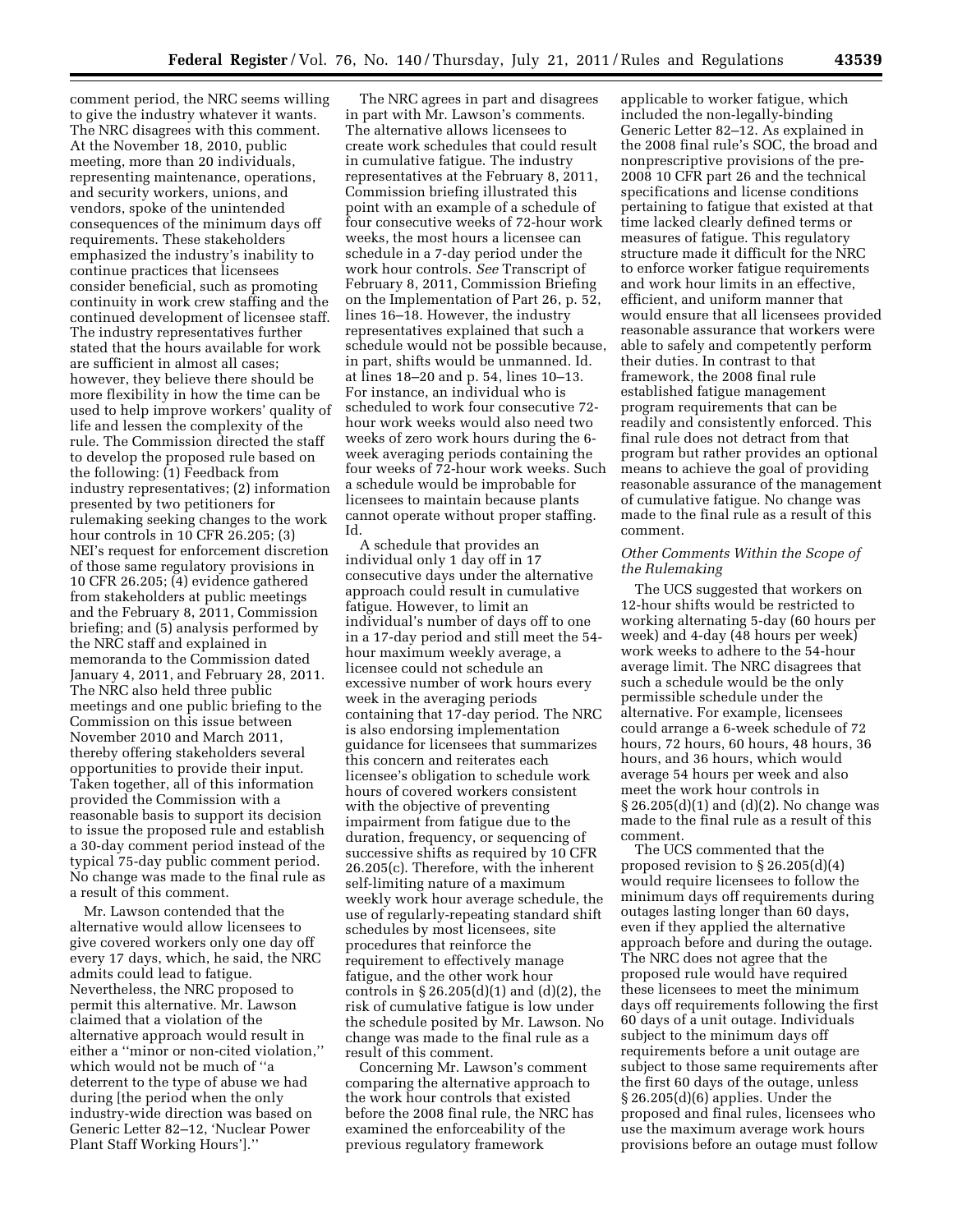those requirements after the first 60 days of the outage, unless § 26.205(d)(6) applies. The amendment to § 26.205(d)(4) allows licensees who use the maximum average work hours provisions before an outage to use those requirements during the outage too. A similar option is and has been available to licensees implementing the minimum days off requirements. Amended § 26.205(d)(4) does not change licensees' obligations after the first 60 days of an outage. No change was made to the final rule as a result of this comment.

## *Comments Beyond the Scope of the Rulemaking*

Mr. Sloan remarked that some duties do not require constant surveillance, so the individuals performing these duties should not be subject to the fatigue management requirements. He also commented that it is more important to have a qualified person performing a task than it is to ensure that the person performing the task complies with the work hour controls. Mr. Sloan also believes that the rule is too complex and does not guarantee that an individual subject to the work hour requirements will diligently perform their duties.

The NRC considers Mr. Sloan's comments to be beyond the limited scope of the proposed and final rules. Mr. Sloan's comments concern the overall concept of the 10 CFR part 26 work hour controls. As directed by the Commission in the March 24, 2011, SRM, the NRC will consider these comments in a separate rulemaking effort, which the NRC has identified as the Quality Control/Quality Verification rulemaking. No change was made to the final rule as a result of these comments.

Mr. Callahan claimed that the 10 CFR part 26 work hour controls do not reduce worker fatigue but can increase fatigue during outages. Specifically, he noted that when an individual works a backshift schedule, taking a 1-day break disrupts that person's sleep pattern. Recovery from this disruption takes several days, thus inducing fatigue. Mr. Callahan concluded that once a person adjusts to the unnatural sleep pattern (e.g., nightshift), it is far better to continue that pattern for the duration of an outage. He also stated that the current rule has caused a drop in his earnings.

The NRC considers Mr. Callahan's comments to be beyond the limited scope of the proposed and final rules. Mr. Callahan's comments concern the overall concept of the 10 CFR part 26 work hour controls. As directed by the Commission in the March 24, 2011, SRM, the NRC will consider these comments in a separate rulemaking

effort, which the NRC has identified as the Quality Control/Quality Verification rulemaking. No change was made to the final rule as a result of these comments.

### **III. Description of the Final Rule**

*A. Maximum Weekly Average of 54 Hours Worked Over a 6-Week Averaging Period That Advances on a Weekly Basis* 

One cause of cumulative fatigue is consecutive days of restricted or poor quality sleep. In turn, consecutive days of restricted or poor quality sleep may be caused by such things as shift-work, extended work days, and extended work weeks. Former Subpart I of 10 CFR part 26 offered nuclear power plant licensees only one primary method to manage cumulative fatigue: provide individuals with a minimum number of days off over the course of a period not to exceed 6 weeks. The distribution of the days off during the 6-week period acts to either prevent or mitigate cumulative fatigue.

An alternative method for managing cumulative fatigue is to establish a requirement to limit actual hours worked instead of mandating the number of days off which individuals must have. A limit on actual hours worked, when applied to schedules that require regular shift coverage, limits the number of work hours that can contribute to cumulative fatigue and, as a practical matter, results in periodic days off for recovery rest. A schedule resulting in a weekly average of 54 hours worked, calculated using an averaging period of up to 6 weeks that incrementally advances on a consistent basis, is such a schedule.

In general, most individuals that work their normal shift schedule and receive only the minimum number of days off required under the minimum days off requirements of § 26.205(d)(3) could average as many as 54 hours of work per week. However, the NEI indicated that implementation of the minimum days off requirements reduced licensee scheduling flexibility and imposed a substantial administrative burden. By comparison, limiting work hours to an average of not more than 54 hours per week by using an averaging period of up to 6 weeks with 7-day incremental periods limits the number of consecutive weeks of extended work hours that an individual can work by using a comparable but simpler and more flexible requirement. The 6-week limit also remains consistent with the averaging duration and technical basis of the minimum days off requirements, as described in the SOC for the 2008 10 CFR part 26 final rule. In addition, this alternative does not depend on the

length of an individual's shift schedule. The alternative eliminates for licensees and individuals the burden of tracking the number of days off that an individual receives in a period not to exceed 6 weeks. Based on stakeholder input, the alternative will relieve operational burdens by enabling licensee personnel to engage in certain safety-beneficial practices with fewer scheduling restrictions, such as holding off-shift shift manager meetings and using the most knowledgeable workers in responding to plant events and conditions. The flexibility provided by the alternative also could improve individuals' quality of life by allowing more flexibility in the way that individuals use their time when they are not working.

Use of 7-day incremental periods will provide reasonable assurance that licensees will not schedule several consecutive weeks of high levels of work hours and will not introduce unintended complexity to the implementation of the alternative. An upper limit on the length of the incremental period of 7 days prevents licensees from establishing fixed 5- or 6-week schedules. Those schedules permit licensees to back-load one fixed schedule with long work hour weeks and front-load the next fixed schedule with long work hour weeks, resulting in several consecutive weeks of long work hours and the potential for individuals to experience cumulative fatigue. Requiring licensees to advance their averaging periods on a 7-day basis limits the number of hours that can be worked in consecutive weeks because each week's hours affect the number of hours that can be worked in the other weeks in the averaging period. By advancing the averaging period on a consistent basis, licensees must consider the impact of each week's work hours before and after each incremental advance.

In summary, the maximum number of hours that can be worked under the alternative approach is comparable to the maximum number of hours that can be worked by most individuals under the 10 CFR part 26 minimum days off requirements, except that the alternative requirement provides greater simplicity and flexibility. Although the schedule required under the alternative approach limits the number of consecutive extended work weeks and thereby limits the potential for cumulative fatigue, there are unusual potential circumstances in which the alternative requirement could be met and the schedule could be fatiguing. Such schedules include having only one in every nine days off or consistently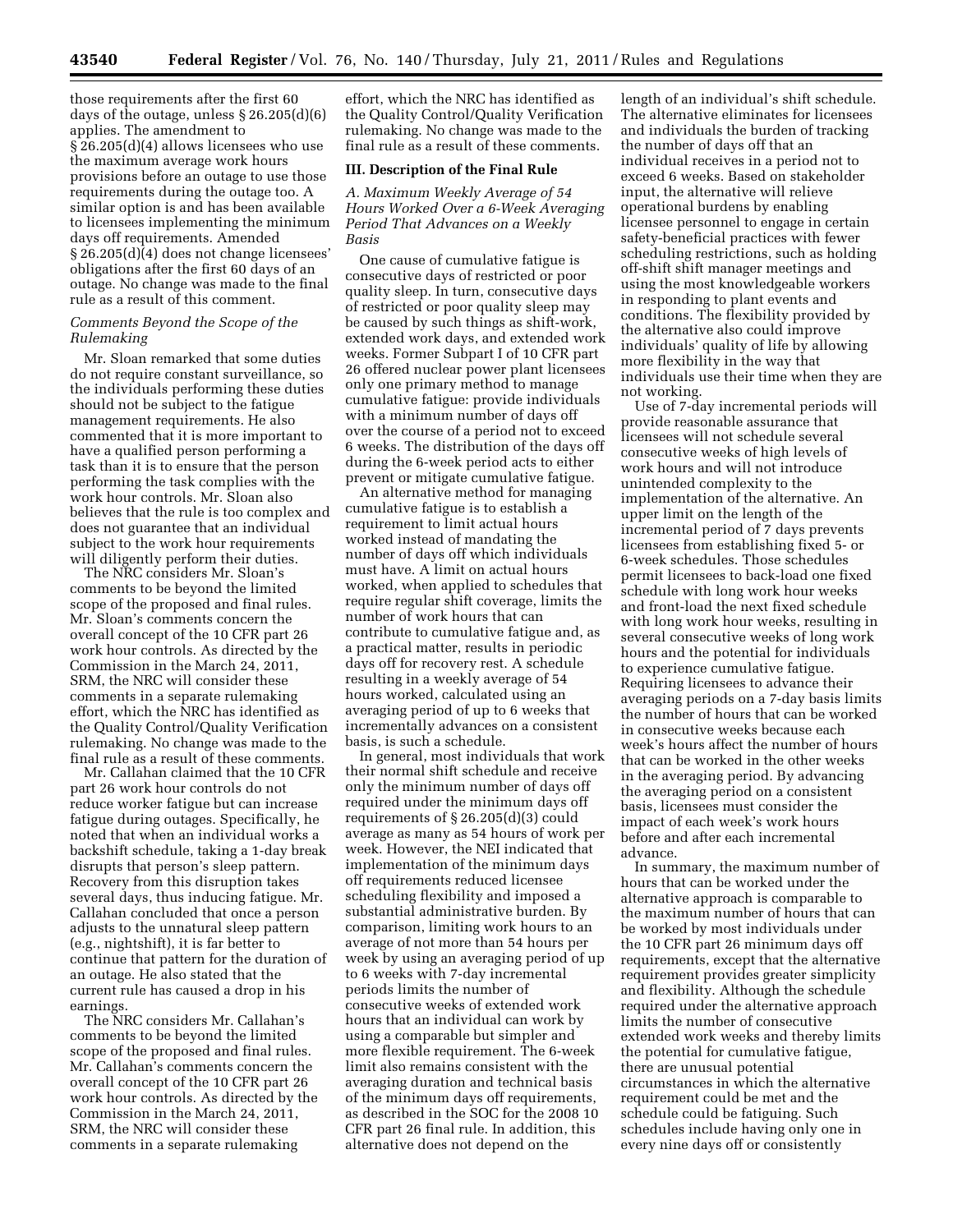working the maximum allowable hours, which would likely result in cumulative fatigue. However, the industry has stated that these unusual schedules are improbable. The NRC concludes that this alternative approach, together with other aspects of the rule that remain unchanged, provide reasonable assurance that licensees will manage cumulative fatigue in a manner that contributes to the protection of public health and safety and common defense and security.

# *B. Alternative to the Minimum Days Off Requirements*

The NRC is creating a new § 26.205(d)(7) that contains the alternative method for managing cumulative fatigue. This final rule allows nuclear power plant licensees and other entities identified in § 26.3(a) and, if applicable, (c) and (d) to choose whether or not to implement this alternative approach, in lieu of compliance with the minimum days off requirements in § 26.205(d)(3). The NRC is not removing the  $\S 26.205(d)(3)$ minimum days off requirements and mandating that all licensees instead adopt new maximum average work hours requirements. Some licensees may be satisfied with the minimum days off requirements. In addition, a mandated change would constitute backfitting under the NRC's Backfit Rule, 10 CFR 50.109. None of the exceptions in  $\S 50.109(a)(4)$  to the requirement to prepare a backfit analysis could be justified, and a backfit analysis could not demonstrate that a mandatory rule would constitute a costjustified substantial increase in protection to public health and safety or common defense and security. For these reasons, the NRC has decided to add the maximum weekly average of 54 work hours, averaged over a period of up to 6 weeks that advances every 7 days, as an alternative to the minimum days off requirements.

## *C. Applicability*

The alternative in this final rule can be used only in place of the minimum days off requirements in § 26.205(d)(3) and is applicable only to individuals subject to work hour controls under § 26.205(a). Under § 26.205(a), the subject individuals are those described in § 26.4(a). The NRC's determination that the proposed alternative is equivalent to the minimum days off requirements considered the collective advantages and disadvantages of having all individuals who are subject to the work hour controls under a single set of cumulative fatigue management requirements. Thus, licensees are not

able to subject one group of individuals under § 26.4(a) to the minimum days off requirements in § 26.205(d)(3) and another group of individuals under § 26.4(a) to new § 26.205(d)(7) requirements. Licensees must select only one option. This choice establishes the legally-binding requirement for that licensee for all individuals subject to the work hour controls of § 26.205.

Allowing licensees to implement the minimum days off and alternative requirements simultaneously would also create an undue burden for NRC inspectors and undue cost and burden for licensees. Having different workers subject to different requirements would make inspections more burdensome because of the amount of administrative time that would be necessary for NRC inspectors to prepare for and conduct an inspection. Taking this extra time would reduce the amount of available time for inspectors to conduct risk-informed inspections. Furthermore, licensees implementing both options would incur additional costs associated with having two processes and two training programs to implement the options and increased burden in managing individuals on a work shift who are subject to different work-hour requirements. This scheduling challenge would also diminish the industry's desire to have scheduling flexibility that enables safety-beneficial practices such as shift manager meetings and just-intime training. These were the types of safety-beneficial practices that were curtailed as a result of the inflexibility of the minimum days off requirements.

Consistent with the minimum days off requirements in § 26.205(d)(3), the alternative maximum average work hours provisions apply to all periods of operations, with several specified exceptions: (1) During force-on-force exercises; (2) during plant emergencies; and (3) for security personnel when they are needed to maintain the common defense and security. In those limited circumstances, special provisions, described in section IV. of this document, apply. In addition, licensees had the option under former  $\S 26.205(d)(4)$  to comply with the minimum days off requirements in either § 26.205(d)(3) or (d)(4) during unit outages when the affected individuals are working on outage activities. Licensees also had the option under former § 26.205(d)(5) to comply with the minimum days off requirements in either § 26.205(d)(3) or (d)(5) during unit outages, security system outages, or increased threat conditions. Under the final rule, licensees also have the option to comply with the maximum average work hours

requirements under the above conditions. The SOC for the 2008 10 CFR part 26 final rule explained the reasons why the Commission permits the exceptions and options involving the minimum days off requirements. The approach set forth in this final rule offers licensees an alternative to the minimum days off requirements that is equally effective at managing cumulative fatigue. Therefore, the SOC for the 2008 10 CFR Part 26 final rule also provides the justification for why the alternative applies to the exceptions and options described in section IV. of this document.

The NRC's Office of Enforcement issued EGM–09–008, ''Enforcement Guidance Memorandum— Dispositioning Violations of NRC Requirements for Work Hour Controls Before and Immediately After a Hurricane Emergency Declaration,'' on September 24, 2009. The EGM–09–008 gives the NRC staff guidance for processing violations of work hour controls requirements during conditions before and immediately after the declaration of an emergency for a hurricane, when licensees sequester plant staff on site to ensure personnel are available for relief of duties, and potentially granting enforcement discretion for the affected requirements. Under EGM–09–008, the NRC may exercise enforcement discretion for violations of 10 CFR 26.205(c) and (d) while a licensee sequesters site personnel in preparation for hurricane conditions that are expected to result in the declaration of an emergency caused by high winds and immediately after the licensee has exited the emergency declaration. The licensee must meet certain conditions, including having site-specific procedural guidance that specifies the conditions necessary to sequester site personnel, and having requested an exemption from 10 CFR 26.205(c) and (d), or any part thereof, to allow for sequestering site personnel before and immediately after a hurricane. If the licensee must sequester before an exemption has been submitted, then the licensee must agree, in writing, to request the exemption no later than 6 months before the onset of the next hurricane season, as established by the National Oceanic and Atmospheric Administration's National Hurricane Center. The EGM–09–008 refers to § 26.205(d) generally, and therefore, the requirements in § 26.205(d)(7) also fall under the enforcement discretion described by EGM–09–008. Also, licensees who, before the effective date of this final rule, were granted exemptions from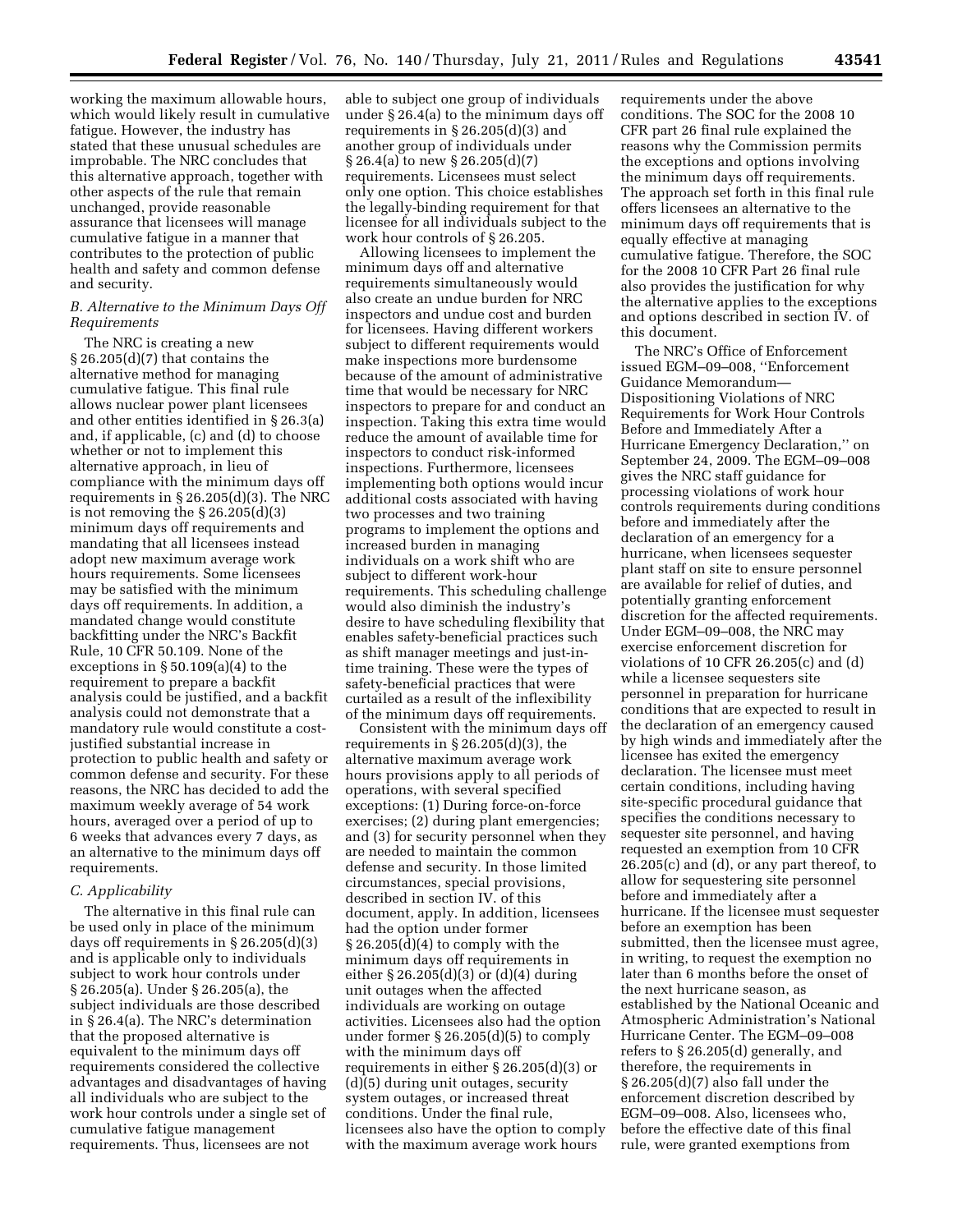§ 26.205(d) before and immediately after a hurricane emergency declaration can rely on that exemption if they implement the requirements in  $§ 26.205(d)(7).$ 

### **IV. Section-by-Section Analysis**

### *10 CFR 26.203 General Provisions*

Section 26.203 establishes requirements for licensees' fatigue management policies, procedures, training, examinations, recordkeeping, and reporting. The NRC is making conforming changes to paragraphs within § 26.203 to ensure consistency between the implementation of the minimum days off requirements in § 26.205(d)(3) and the implementation of the maximum average work hours requirements in  $\S 26.205(d)(7)$ .

### *Section 26.203(d)(2)*

Section 26.203(d)(2) requires licensees to retain records of shift schedules and shift cycles of individuals who are subject to the work hour requirements established in § 26.205. These records are necessary, in part, to ensure that documentation of the licensee's fatigue management program is retained and available for the NRC inspectors to verify that licensees are complying with the work hour requirements and waiver and fatigue assessment provisions. Licensees that implement the alternative must be able to demonstrate that individuals subject to the new work hour controls have not exceeded the average weekly work hours limit; therefore, inspectors need to know the averaging periods used by the licensee. The NRC is amending § 26.203(d)(2) to include the requirement that licensees implementing the requirements in § 26.205(d)(7) maintain records showing the beginning and end times and dates of all 6-week or shorter averaging periods. These licensees must also retain records of shift schedules to ensure compliance with the requirements in  $\S 26.205(c)$  and  $(d)(2)$ .

### *Section 26.203(e)(1)*

The former § 26.203(e)(1) required licensees to provide the NRC with an annual summary of all instances during the previous calendar year in which the licensee waived each of the work hour controls specified in § 26.205(d)(1) through (d)(5)(i) for individuals who perform the duties listed in § 26.4(a)(1) through (a)(5). The NRC is revising § 26.203(e)(1) to require licensees to also report the instances when the licensee waived the requirements in § 26.205(d)(7).

## *Section 26.203(e)(1)(i) and (e)(1)(ii)*

Section 26.203(e)(1)(i) and (e)(1)(ii) requires licensees to report whether work hour controls are waived for individuals working on normal plant operations or working on outage activities. The final rule requires licensees to include whether the alternative requirements in § 26.205(d)(7) were waived during normal plant operations or while working on outage activities.

### *10 CFR 26.205 Work Hours*

Section 26.205 sets forth the NRC's requirements governing work hour controls applicable to individuals performing the duties in 10 CFR 26.4(a)(1) through (a)(5). The NRC is adding new § 26.205(d)(7) and (d)(8) and making conforming changes to paragraphs within § 26.205 to ensure consistency between the implementation of the minimum days off requirements in § 26.205(d)(3) and the implementation of the maximum average work hours requirements in  $§ 26.205(d)(7).$ 

### *Section 26.205(b)(5)*

Section 26.205(b)(5) allows licensees to exclude from the calculation of an individual's work hours unscheduled work performed off site (e.g., technical assistance provided by telephone from an individual's home), provided the total duration of the work does not exceed a nominal 30 minutes during any single break period. For the purposes of compliance with the minimum break requirements of § 26.205(d)(2) and the minimum days off requirements of § 26.205(d)(3) through (d)(5), such duties do not constitute work periods or work shifts. The NRC is revising § 26.205(b)(5) to exclude these incidental duties from hours worked under § 26.205(d)(7).

## *Section 26.205(d)(3)*

The former § 26.205(d)(3) required licensees to ensure that subject individuals have, at minimum, the days off as specified in this section. Under the final rule, licensees have the option of either complying with the minimum days off requirements in § 26.205(d)(3) or the alternative requirements in § 26.205(d)(7).

### *Section 26.205(d)(4)*

Section 26.205(d)(4) provides a limited discretionary exception from the minimum days off requirements in § 26.205(d)(3) for individuals performing the duties specified in  $\S\,26.4(a)(1)$  through (a)(4) (i.e., certain operations, chemistry, health physics, fire brigade, and maintenance

activities). The exception from the minimum days off requirements is available during the first 60 days of a unit outage while a subject individual is working on outage activities. In these circumstances, licensees are not required to calculate the requisite number of an individual's days off by a weekly average over a period of up to 6 weeks. Instead, if the licensee elects to apply the exception,  $\S 26.205(d)(4)$ requires licensees to ensure that individuals specified in § 26.4(a)(1) through  $(a)(3)$  have a minimum of 3 days off in each successive (i.e., nonrolling) 15-day period and that individuals specified in § 26.4(a)(4) have at least 1 day off in any 7-day period. Detailed guidance on the applicability of this rule provision is available in Regulatory Guide 5.73, ''Fatigue Management for Nuclear Power Plant Personnel.'' After the first 60 days of a unit outage, regardless of whether the individual is working on unit outage activities, the individual is again subject to the minimum days off requirements of  $\S 26.205(d)(3)$ , except as permitted by  $\S 26.205(d)(6)$ . The NRC is revising § 26.205(d)(4) to allow licensees that implement the maximum average work hours alternative before and after an outage to have the option to use the alternative or the fixed number of days off approach during the first 60 days of a unit outage.

#### *Section 26.205(d)(5)(i)*

Section 26.205(d)(5)(i) provides a discretionary exception from the minimum days off requirements of § 26.205(d)(3) for personnel performing the duties described in § 26.4(a)(5) during unit outages or planned security system outages. The requirement limits this exception period to 60 days from the beginning of the outage and requires that individuals performing the security duties identified in § 26.4(a)(5) during this period have a minimum of 4 days off in each non-rolling 15-day period. Amended § 26.205(d)(5)(i) allows licensees that implement the maximum average work hours alternative before and after an outage to have the option to use the alternative or the fixed number of days off approach in § 26.205(d)(5)(i) for security personnel during the first 60 days of a unit outage or planned security system outage.

### *Section 26.205(d)(5)(ii)*

Section 26.205(d)(5)(ii) provides a discretionary exception from the minimum days off requirements of § 26.205(d)(3) and (d)(5)(i) for security personnel during the first 60 days of an unplanned security system outage or an increased threat condition. Individuals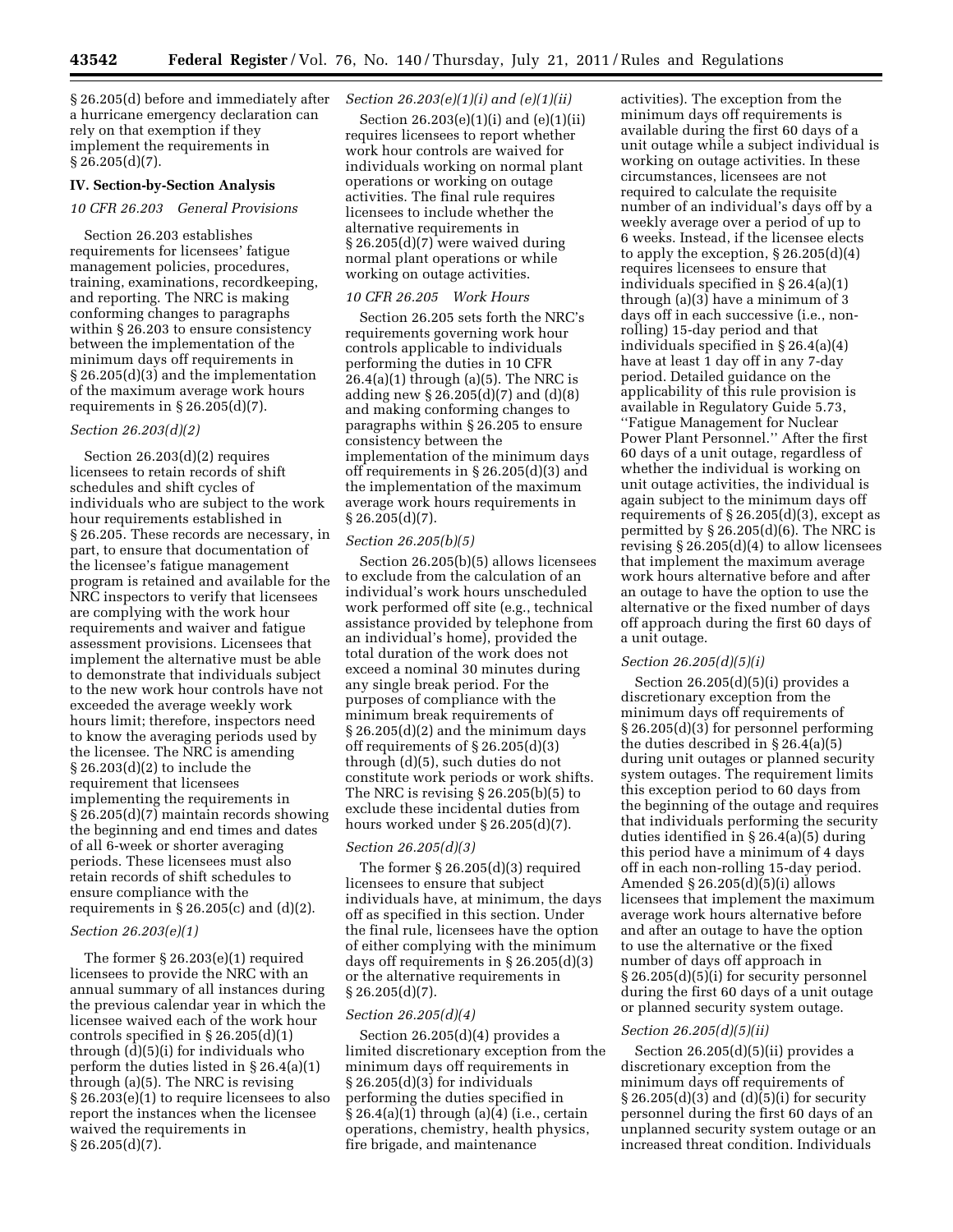performing the security duties identified in § 26.4(a)(5) during this period do not have to meet the minimum days off requirements of § 26.205(d)(3) or  $(d)(5)(i)$ . The NRC is revising § 26.205(d)(5)(ii) to provide that, during the first 60 days of an unplanned security system outage or an increased threat condition, licensees would not need to meet the requirements of  $\S 26.205(d)(3)$ , (d)(5)(i), or (d)(7) for security personnel.

## *Section 26.205(d)(7)*

The NRC is including a new section in 10 CFR Part 26 governing maximum average work hours for subject individuals, which licensees can implement as an alternative to comparable provisions in § 26.205(d)(3). Licensees who choose to implement this alternative must nonetheless comply with all requirements in § 26.205 other than the minimum days off requirements in  $\S 26.205(d)(3)$ .

The individuals subject to the maximum average work hours requirements in this section are the same as the individuals subject to the comparable controls in § 26.205(d)(3), which, according to § 26.205(a), are the individuals described in § 26.4(a). Unlike the minimum days off requirements, the maximum average work hours alternative establishes a uniform requirement for all individuals described in § 26.205(a) without regard for their assigned duties or the lengths of their shift schedules.

### *Section 26.205(d)(7)(i)*

Licensees who elect to implement the requirements of  $\S 26.205(d)(7)(i)$  must manage affected individuals' cumulative fatigue by limiting the number of hours they work each week to an average of 54 hours. The 54-hour average is computed over an averaging period of up to 6 weeks. As an averaging period ends, a licensee advances (i.e., adjusts forward) the beginning and end times and dates of the averaging periods by 7 consecutive calendar days. Licensees must describe in their FFD procedures, as required by new § 26.205(d)(8), the beginning and end times and days of the week for the averaging periods.

### *Section 26.205(d)(7)(ii)*

Licensees implementing the maximum average work hours requirements in  $\S 26.205(d)(7)(i)$  have an option under new § 26.205(d)(7)(ii) regarding how they count work hours, for purposes of computing an individual's average number of work hours, during an individual's overnight work shift. When a shift begins near the end of a calendar day and concludes

during the next calendar day, licensees can treat the hours worked during that shift as if the hours were all worked on the day the shift started, or licensees can attribute the hours of the shift to the calendar days on which the hours were actually worked. For example, if an individual begins her 10-hour shift at 8 p.m. on Sunday, then that shift would end at 6 a.m. on Monday. The licensee could consider all 10 hours as having been worked on the Sunday, or the licensee could count 4 hours worked on Sunday (from 8 p.m.–12 a.m.) and 6 hours worked on Monday (from 12 a.m.–6 a.m.). The final rule and section IV. of this document refer to these two methods of counting the hours of an individual's overnight work shift under  $\S 26.205(d)(7)$  as the "work" hour counting systems.''

### *Section 26.205(d)(7)(iii)*

New § 26.205(d)(7)(iii) requires each licensee to document, in its FFD policies and procedures required by 10 CFR 26.27 and 10 CFR 26.203, which work hour counting system in § 26.205(d)(7)(ii) the licensee is using. As a general matter, good regulatory practice requires each licensee to clearly document its licensing basis, especially where the NRC's requirements offer the licensee one or more regulatory alternatives. If a licensee clearly and sufficiently documents its licensing basis, then the licensee can more easily determine, despite changes (as applicable) in personnel, procedures, or its design, whether the licensee continues to comply with its licensing basis and applicable NRC requirements. Effective documentation also allows the NRC to quickly and accurately determine the licensee's status of compliance and affords the public an opportunity to understand the legal constraints to which that licensee is subject.

Section 26.27 requires licensees to establish written FFD policies and procedures, and 10 CFR 26.203(a) and (b) requires licensees to include in the § 26.27 written policies and procedures the specific policies and procedures for the management of fatigue, including the process for implementing the work hour controls in § 26.205. To ensure clarity in the regulations and each licensee's licensing basis, new § 26.205(d)(7)(iii) clearly establishes the licensee's (and applicant's) regulatory obligation to document in its FFD policies and procedures, required by § 26.27 and § 26.203(a) and (b), the work hour counting system the licensee is using.

### *Section 26.205(d)(8)*

Under new § 26.205(d)(8), each licensee needs to explicitly state, in its FFD policies and procedures required by 10 CFR 26.27 and 10 CFR 26.203, the requirements with which it is complying: the minimum days off provisions in § 26.205(d)(3) or the maximum average work hours requirements in  $\S 26.205(d)(7)$ . Under 10 CFR 26.203(a) and (b), information concerning the process for implementing the maximum average work hours requirements would include, for instance, the beginning and end times and days of the week for the averaging periods. As with new § 26.205(d)(7)(iii), because licensees have the option of two cumulative fatigue management programs to implement, § 26.205(d)(8) establishes the licensee's (and applicant's) regulatory obligation to document in its FFD policies and procedures, required by § 26.27 and § 26.203(a) and (b), the requirements with which it will comply: the requirements in § 26.205(d)(3) or § 26.205(d)(7). Licensees are free to switch to the other set of legally-binding requirements, so long as the requirement of  $\S 26.205(d)(8)$  is met.

Section 26.205(d)(8) was designated as  $\S 26.205(d)(7)(ii)$  in the proposed rule. That provision of the proposed rule could have been read to require licensees to document their election of requirements only if they implemented the alternative. By removing the requirement from § 26.205(d)(7) and establishing the requirement in a regulatory provision independent of the provisions concerning the alternative, the NRC ensures that all licensees document their election.

### *Section 26.205(e)(1)(i)*

Section 26.205(e)(1) requires licensees to review the actual work hours and performance of individuals who are subject to this section for consistency with the requirements of § 26.205(c), so that licensees can determine if they are controlling the work hours of individuals consistent with the objective of preventing impairment from fatigue due to the duration, frequency, or sequencing of successive shifts. Section 26.205(e)(1)(i) requires the licensees to assess the actual work hours and performance of individuals whose actual hours worked during the review period exceeded an average of 54 hours per week in any shift cycle while the individuals' work hours are subject to the requirements of § 26.205(d)(3). The NRC is amending  $\S 26.205(e)(1)(i)$  to require licensees to assess the actual work hours and performance of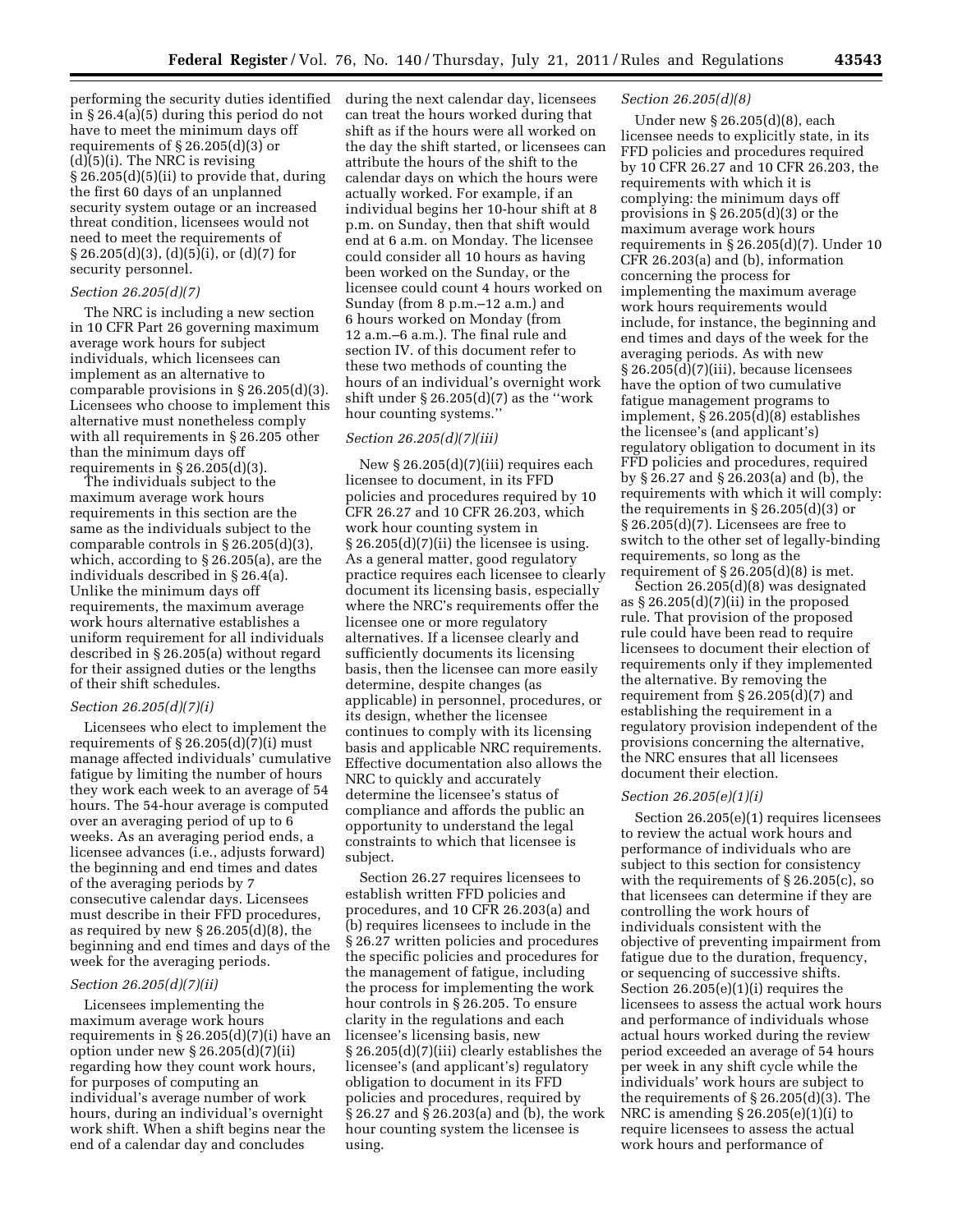individuals whose actual hours worked during the review period exceeded an average of 54 hours per week in any averaging period of up to 6 weeks. The duration of the averaging periods is the same duration that the licensees use to control the individuals' work hours to comply with the requirements of § 26.205(d)(7). In some instances, the averaging period used to control individuals' work hours to comply with the requirements of § 26.205(d)(7) will be a partial averaging period of 1 or more full (*i.e.,* 7 consecutive calendar days) weeks but less than the duration of the licensee's normal full averaging period. Section 26.205(e)(1)(i) requires licensees to review the actual work hours and performance of individuals whose actual hours worked exceeded an average of 54 hours per week in any averaging period, regardless of whether the averaging period was a full or partial averaging period.

## *10 CFR 26.207 Waivers and Exceptions*

Section 26.207 provides the criteria that licensees must meet to grant waivers and enact exceptions from the work hour requirements in § 26.205(d)(1) through (d)(5)(i). The NRC is making conforming changes to paragraphs within § 26.207 to ensure consistency between the implementation of the minimum days off requirements in § 26.205(d)(3) and the implementation of the maximum average work hours requirements in § 26.205(d)(7).

## *Section 26.207(a)*

Section 26.207(a) permits licensees to grant waivers from the work hours requirements in § 26.205(d)(1) through (d)(5)(i) for conditions that meet the two criteria specified in § 26.207(a). The NRC is revising § 26.207(a) to authorize licensees to grant waivers from the work hours requirements in § 26.205(d)(7) if the criteria in § 26.207(a) are met.

#### *Section 26.207(b)*

Section 26.207(b) relieves licensees from the minimum days off requirements of  $\S 26.205(d)(3)$  by allowing them to exclude shifts worked by security personnel during the actual conduct of NRC-evaluated force-onforce tactical exercises when calculating the individual's number of days off. The final rule amends § 26.207(b) to permit licensees to exclude from the maximum average work hours requirements of § 26.205(d)(7) the hours worked by security personnel during the actual conduct of NRC-evaluated force-onforce tactical exercises.

### *10 CFR 26.209 Self-Declarations*

Section 26.209 requires licensees to take immediate action in response to a self-declaration by an individual who is working under, or being considered for, a waiver from the work hour controls in § 26.205(d)(1) through (d)(5)(i). The NRC is making a conforming change to § 26.209(a) to ensure consistency between the implementation of the minimum days off requirements in § 26.205(d)(3) and the implementation of the maximum average work hours requirements in  $\S 26.205(d)(7)$ .

## *Section 26.209(a)*

Section 26.209(a) is amended to address the situation in which an individual is performing, or being assessed for, work under a waiver of the requirements contained in § 26.205(d)(7) and declares that, due to fatigue, he or she is unable to safely and competently perform his or her duties. The licensee shall immediately stop the individual from performing any duties listed in § 26.4(a), except if the individual is required to continue performing those duties under other requirements in Chapter 1 of Title 10. If the subject individual must continue performing the duties listed in § 26.4(a) until relieved, then the licensee shall immediately take action to relieve the individual.

## *10 CFR 26.211 Fatigue assessments*

Section 26.211 requires licensees to conduct fatigue assessments under several conditions. The NRC is making conforming changes to paragraphs within § 26.211 to ensure consistency between the implementation of the minimum days off requirements in § 26.205(d)(3) and the implementation

of the maximum average work hours requirements in  $\S 26.205(d)(7)$ .

### *Section 26.211(b)(2)(iii)*

Section 26.211(b)(2)(iii) prohibits individuals from performing a postevent fatigue assessment if they evaluated or approved a waiver of the limits specified in  $\S 26.205(d)(1)$ through (d)(5)(i) for any of the individuals who were performing or directing the work activities during which the event occurred if the event occurred while such individuals were performing work under that waiver. The final rule amends  $\S 26.211(b)(2)(iii)$  to prohibit individuals from performing a post-event fatigue assessment if they evaluated or approved a waiver of the limits specified in § 26.205(d)(7) for any of the individuals who were performing or directing the work activities during which the event occurred if the event occurred while such individuals were performing work under that waiver.

### *Section 26.211(d)*

Section 26.211(d) prohibits licensees from concluding that fatigue has not degraded or will not degrade an individual's ability to safely and competently perform his or her duties solely on the basis that the individual's work hours have not exceeded any of the limits specified in § 26.205(d)(1) or that the individual has had the minimum rest breaks required in § 26.205(d)(2) or the minimum days off required in  $\S 26.205(d)(3)$  through  $(d)(5)$ . The NRC is amending § 26.211(d) to include the maximum average work hours among the criteria that licensees may not solely rely on when concluding that fatigue has not degraded or will not degrade an individual's ability to safely and competently perform his or her duties.

## **V. Availability of Documents**

The following table lists documents that are related to this final rule and available to the public and indicates how they may be obtained. See the **ADDRESSES** section of this document on the physical locations and Web sites where the documents may be accessed.

| Document                                                                                                                                     | <b>PDR</b> | Web | <b>NRC Library</b><br>(ADAMS) |
|----------------------------------------------------------------------------------------------------------------------------------------------|------------|-----|-------------------------------|
| U.S. Nuclear Regulatory Commission, Regulatory Guide 5.73,<br>"Fatique Management For Nuclear Power Plant Personnel"<br>(March 2009).        | х          |     | ML083450028                   |
| U.S. Nuclear Regulatory Commission, Generic Letter 82-12,<br>"Nuclear Power Plant Staff Working Hours" (June 15, 1982).                      | х          |     | ML082840762                   |
| PRM-26-5, Petition to Amend 10 CFR Part 26, "Fitness-for-<br>Duty Programs," filed by the Nuclear Energy Institute (Sep-<br>tember 3, 2010). |            |     | ML102590440                   |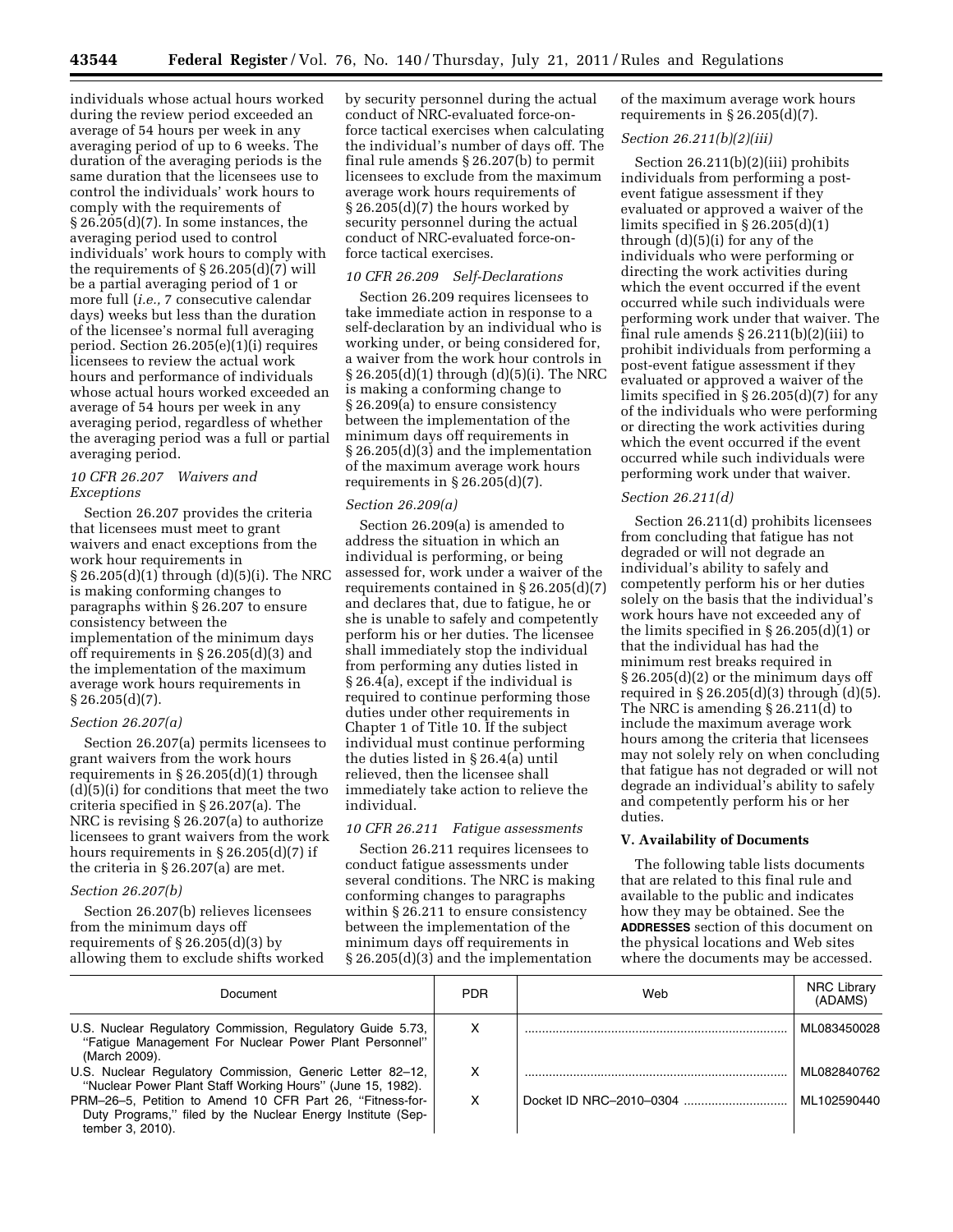| Document                                                                                                                                                                                                                                                                                                                                                                                                          | <b>PDR</b> | Web                      | NRC Library<br>(ADAMS)     |
|-------------------------------------------------------------------------------------------------------------------------------------------------------------------------------------------------------------------------------------------------------------------------------------------------------------------------------------------------------------------------------------------------------------------|------------|--------------------------|----------------------------|
| Anthony R. Pietrangelo on Behalf of the Nuclear Energy Insti-<br>tute; Notice of Receipt of Petition for Rulemaking, 75 FR                                                                                                                                                                                                                                                                                        |            | Docket ID NRC-2010-0304. |                            |
| 65249 (October 22, 2010).<br>Request for Enforcement Discretion filed by the Nuclear Energy                                                                                                                                                                                                                                                                                                                       | Χ          |                          | ML102710208                |
| Institute (September 23, 2010).<br>PRM-26-6, Petition to Amend 10 CFR Part 26, filed by Eric                                                                                                                                                                                                                                                                                                                      | X          | Docket ID NRC-2010-0310  | ML102630127                |
| Erb (August 17, 2010).<br>Eric Erb; Notice of Receipt of Petition for Rulemaking, 75 FR                                                                                                                                                                                                                                                                                                                           | .<br><br>. | Docket ID NRC-2010-0310. |                            |
| 71368 (November 23, 2010).<br>SECY-11-0003, Status of Enforcement Discretion Request and<br>Rulemaking Activities Related to 10 CFR Part 26, Subpart I,                                                                                                                                                                                                                                                           | Χ          |                          | ML103420201                |
| "Managing Fatigue" (January 4, 2011).<br>SECY-11-0028, Options for Implementing an Alternative In-<br>terim Regulatory Approach to the Minimum Days Off Provi-<br>sions of 10 CFR Part 26, Subpart I, "Managing Fatigue"                                                                                                                                                                                          | X          |                          | ML110390077                |
| (February 28, 2011).<br>EGM-09-008.<br>"Enforcement<br>Guidance<br>Memorandum-<br>Dispositioning Violations of NRC Requirements for Work<br>Hour Controls Before and Immediately After a Hurricane                                                                                                                                                                                                                | X          |                          | ML092380177                |
| Emergency Declaration" (September 24, 2009).<br>Staff Requirements-SECY-11-0003-Status of Enforcement<br>Discretion Request and Rulemaking Activities Related to 10<br>CFR Part 26, Subpart I, "Managing Fatigue" and SECY-11-<br>0028-Options for Implementing an Alternative Interim Regu-<br>latory Approach to the Minimum Days Off Provisions of 10<br>CFR Part 26, Subpart I, "Managing Fatigue" (March 24, | X          |                          | ML110830971                |
| 2011).<br>Updated Notice of Public Meeting to Discuss Part 26, Subpart I,<br>Implementation to Understand Unintended Consequences of                                                                                                                                                                                                                                                                              | X          |                          | ML103160388                |
| the Minimum Day Off Requirements (November 15, 2010).<br>Summary of November 18, 2010, Public Meeting to Discuss<br>Part 26, Subpart I, Implementation to Understand Unintended<br>Consequences of the Minimum Day Off Requirements (De-                                                                                                                                                                          | X          |                          | ML103430557                |
| cember 13, 2010).<br>Update-Notice of Public Meeting Regarding Part 26, Subpart<br>I, Minimum Days Off Requirements and Options Licensees<br>May Implement to Receive Enforcement Discretion From                                                                                                                                                                                                                 | X          |                          | ML103550089                |
| These Requirements (December 30, 2010).<br>Summary of January 6, 2011, Public Meeting Regarding Part<br>26, Subpart I, Minimum Days Off Requirements and Options<br>Licensees May Implement to Receive Enforcement Discretion<br>from these Requirements (February 3, 2011).                                                                                                                                      | X          |                          | ML110280446                |
| Notice of Public Meeting to Discuss Alternatives To the Part 26,<br>Subpart I, Minimum Days Off Requirements (January 14,<br>2011).                                                                                                                                                                                                                                                                               | X          |                          | ML110140315                |
| Summary of January 25, 2011, Public Meeting to Discuss Alter-<br>natives to the Part 26, Subpart I, Minimum Days Off Require-                                                                                                                                                                                                                                                                                     | X          |                          | ML110340512                |
| ments (February 3, 2011).<br>Sunshine Federal Register Notice of February 8, 2011, Com-<br>mission Briefing on the Implementation of Part 26, 76 FR                                                                                                                                                                                                                                                               | X          |                          | ML110200295                |
| 5626 (February 1, 2011).<br>Transcript of February 8, 2011, Commission Briefing on the Im-<br>plementation of Part 26.                                                                                                                                                                                                                                                                                            | X          |                          | ML110410169                |
| Interim Enforcement Policy for Minimum Days Off Require-<br>ments, 76 FR 22802 (April 25, 2011).                                                                                                                                                                                                                                                                                                                  | .          | Docket ID NRC-2011-0058. |                            |
| Alternative to the Minimum Days Off Requirements; Proposed<br>Rule, 76 FR 23208 (April 26, 2011).                                                                                                                                                                                                                                                                                                                 | .          | Docket ID NRC-2011-0058. |                            |
| Alternative to the Minimum Days Off Requirements; Proposed<br>Rule; Correction, 76 FR 24831 (May 3, 2011).                                                                                                                                                                                                                                                                                                        |            | Docket ID NRC-2011-0058. |                            |
| Comments of the Union of Concerned Scientists (May 10,<br>$2011$ ).                                                                                                                                                                                                                                                                                                                                               | X<br>X     |                          | ML11130A113<br>ML11132A013 |
| Comments of Mr. Harry Sloan (May 23, 2011)                                                                                                                                                                                                                                                                                                                                                                        | x          |                          | ML11144A157                |
| Comments of the Nuclear Energy Institute (May 25, 2011)                                                                                                                                                                                                                                                                                                                                                           | X          |                          | ML11146A109                |
|                                                                                                                                                                                                                                                                                                                                                                                                                   | x<br>X     |                          | ML11146A110<br>ML11146A111 |
| Comments of Dominion Resources Services, Inc. (May 27,                                                                                                                                                                                                                                                                                                                                                            | X          |                          | ML11151A143                |
| $2011$ ).<br>Comments of Entergy Operations, Inc and Entergy Nuclear Op-<br>erations, Inc (May 27, 2011).                                                                                                                                                                                                                                                                                                         | X          |                          | ML11151A140                |
| Comments of Arizona Public Service Company (May 27, 2011)                                                                                                                                                                                                                                                                                                                                                         | X          |                          | ML11151A141                |
| Comments of Tennessee Valley Authority (May 26, 2011)                                                                                                                                                                                                                                                                                                                                                             | X          |                          | ML11153A044                |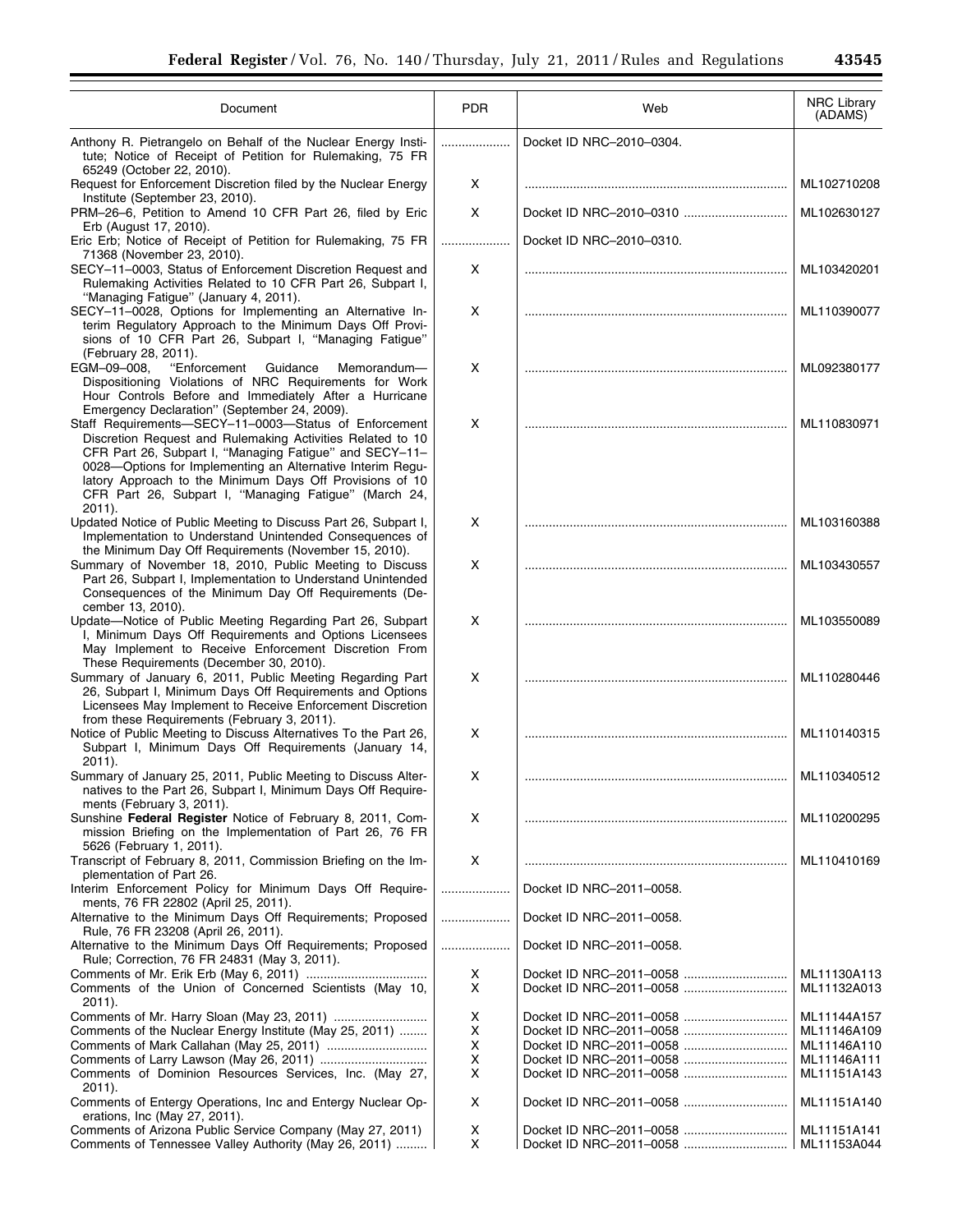| Document                                                                                                                                                                                                     | <b>PDR</b> | Web                      | <b>NRC Library</b><br>(ADAMS) |
|--------------------------------------------------------------------------------------------------------------------------------------------------------------------------------------------------------------|------------|--------------------------|-------------------------------|
| PRM-26-5: Petition for Rulemaking; Consideration in the Rule-<br>making Process, 76 FR 28192 (May 16, 2011).                                                                                                 |            | Docket ID NRC-2010-0304. |                               |
| PRM-26-6: Petition for Rulemaking; Consideration in the Rule-<br>making Process, 76 FR 28191 (May 16, 2011).                                                                                                 | .          | Docket ID NRC-2010-0310. |                               |
| Update, Notice of Public Meeting to Discuss Implementation<br>Guidance for Cumulative Fatigue Requirements that will be<br>Based on a Maximum 54 Hour Per Week Rolling Average<br>(April 13, 2011).          | X          |                          | ML11102A071                   |
| Summary Of April 27, 2011, Public Meeting to Discuss Imple-<br>mentation Guidance for Cumulative Fatigue Requirements<br>that will be Based on a Maximum 54 Hour Per Week Rolling<br>Average (May 16, 2011). | X          |                          | ML11126A366                   |
| Notice of Public Meeting to Discuss Implementation Guidance<br>for Cumulative Fatigue Requirements that will be Based on a<br>Maximum 54 Hour Per Week Rolling Average (April 29,<br>$2011$ ).               | X          |                          | ML11119A200                   |
| Notice of Public Meeting to Discuss Implementation Guidance<br>for Cumulative Fatigue Requirements that will be Based on a<br>Maximum 54 Hour Per Week Rolling Average (May 17, 2011).                       | X          |                          | ML11139A193                   |
| Notice of Public Meeting to Discuss Implementation Guidance<br>for Cumulative Fatigue Requirements that will be Based on a<br>Maximum 54 Hour Per Week Rolling Average (June 6, 2011).                       | X          |                          | ML11144A133                   |
| Summary of June 1, 2011, Public Meeting to Discuss Imple-<br>mentation Guidance for Cumulative Fatigue Requirements<br>that will be Based on a Maximum 54 Hour Per Week Rolling<br>Average (June 13, 2011).  | X          |                          | ML11164A008                   |

## **VI. Criminal Penalties**

For the purposes of Section 223 of the Atomic Energy Act (AEA), as amended, the NRC is issuing this final rule that amends 10 CFR part 26 under one or more of Sections 161b, 161i, or 161o of the AEA. Willful violations of the rule are subject to criminal enforcement. Criminal penalties as they apply to regulations in 10 CFR part 26 are discussed in § 26.825.

## **VII. Compatibility of Agreement State Regulations**

Under the ''Policy Statement on Adequacy and Compatibility of Agreement State Programs,'' approved by the Commission on June 20, 1997, and published in the **Federal Register**  on September 3, 1997 (62 FR 46517), this final rule is classified as compatibility ''NRC.'' Compatibility is not required for Category ''NRC'' regulations. The NRC program elements in this category are those that relate directly to areas of regulation reserved to the NRC by the AEA or the provisions of 10 CFR, and although an Agreement State may not adopt program elements reserved to the NRC, it may wish to inform its licensees of certain requirements via a mechanism that is consistent with a particular State's administrative procedure laws but does not confer regulatory authority on the State.

### **VIII. Assessment of Federal Regulations and Policies on Families**

In accordance with Section 654 of the Treasury and General Government Appropriations Act, 1999 (Pub. L. 105– 277), the NRC has assessed this action against the seven factors set forth in this act. The NRC has determined that this action will not negatively affect family well-being.

### **IX. Voluntary Consensus Standards**

The NRC is using this standard instead of the following voluntary consensus standard developed by the American Nuclear Society (ANS): American National Standards Institute (ANSI)/ANS–3.2–1988. The NRC has determined that using a Governmentunique standard is justified. The NRC declined to use the ANS standard when the fatigue management provisions in Subpart I of 10 CFR part 26 were adopted in 2008. (73 FR 16966; March 31, 2008, at 17170 (second and third column)). The alternative for managing cumulative fatigue through a maximum average work hours requirement in this final rule has no counterpart in ANSI/ ANS–3.2–1988 that could be adopted to manage cumulative fatigue, and the NRC declines to reconsider its overall decision in the 2008 rulemaking not to adopt the fatigue management approach embodied in the ANS standard. Accordingly, the NRC concludes that there are no voluntary consensus standards that could be adopted in lieu

of the adoption of the Governmentunique standard in this final rule.

## **X. Finding of No Significant Environmental Impact: Environmental Assessment**

The Commission has determined under the National Environmental Policy Act of 1969, as amended, and the Commission's regulations in Subpart A of 10 CFR part 51, that this final rule is not a major Federal action significantly affecting the quality of the human environment and, therefore, an environmental impact statement is not required. This final rule allows licensees of nuclear power reactors to use a different method from the one previously prescribed in the NRC's regulations for determining whether certain nuclear power plant workers must be afforded time off from work.

The NRC has determined that the alternative for determining time off does not significantly alter the likelihood that there will be an increase in fatigued workers causing operational problems or a radiological event, or being unable to properly perform their functions. The alternative provides affected licensees with a more-easily implemented approach for determining when subject individuals must be afforded the time off. The NRC recognizes that there are unusual potential circumstances in which the alternative requirement could be met and the schedule could be fatiguing. Such schedules include having only one in every nine days off or consistently working the maximum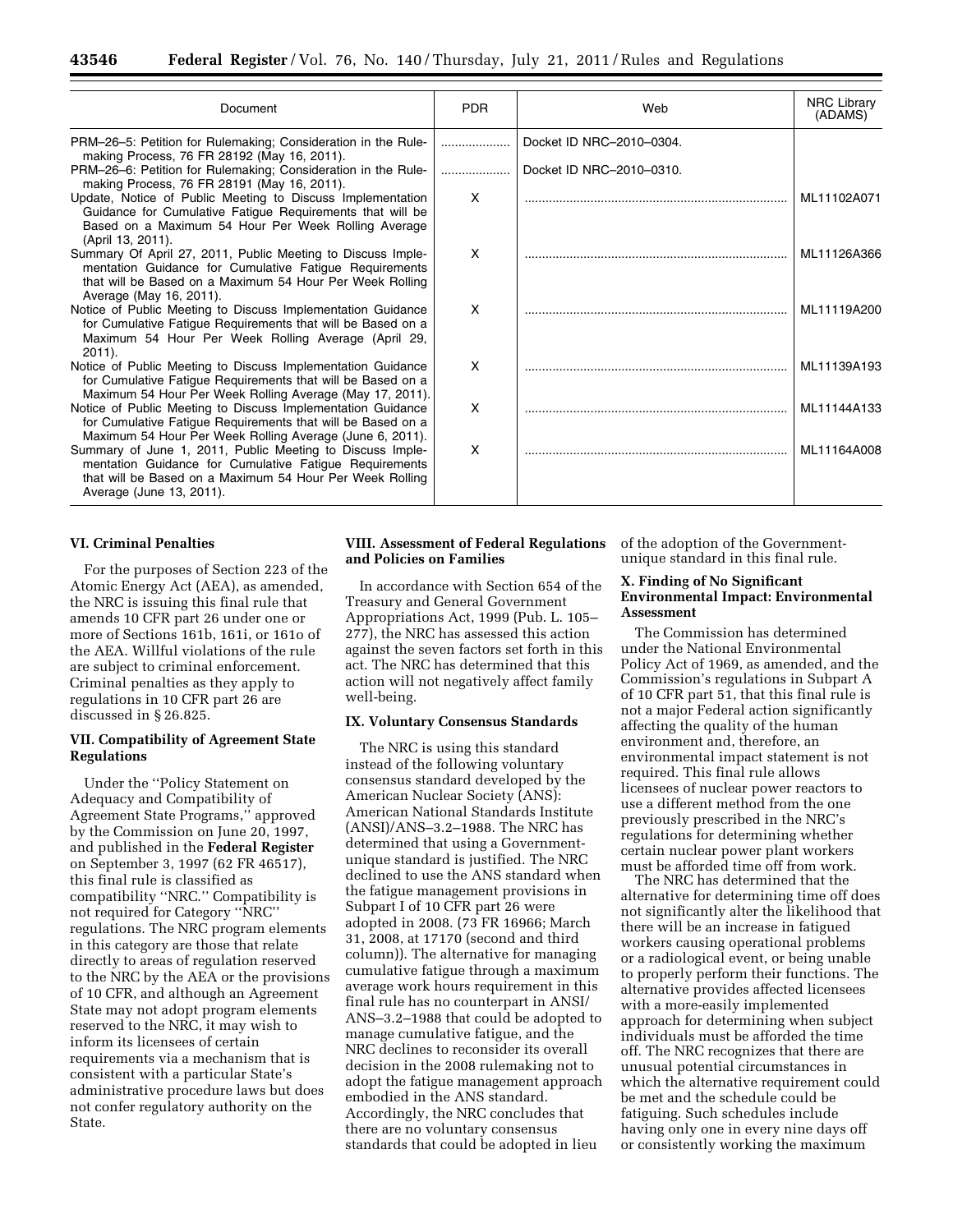allowable hours, which would likely result in cumulative fatigue. However, the industry has stated that these unusual schedules are improbable. The NRC concludes that this alternative approach, together with other aspects of the rule that remain unchanged, provide reasonable assurance that licensees will manage cumulative fatigue in a manner that contributes to the protection of public health and safety and common defense and security. In addition, the alternative is expected to reduce scheduling constraints on certain safetybeneficial practices. Because the NRC's regulatory objective continues to be met under the alternative adopted in this final rule, there is no change in environmental impacts, during operation or while the nuclear power plant is in shutdown, as compared with the environmental impact of the minimum days off requirements.

The primary alternative to this action is the no-action alternative. The noaction alternative could result in a greater administrative burden on nuclear power plant licensees in complying with the minimum days off requirements, as compared with the alternative to the minimum days off requirements under the final rule. In addition, individuals subject to minimum days off requirements could personally believe that their quality of life and work conditions are less favorable under the no-action alternative, as compared with the alternative maximum average work hours requirements that could be selected under the final rule.

The no-action alternative provides little or no environmental benefit. In addition, the no-action alternative has led nuclear power plant licensees to use work scheduling approaches that, for example, reduce their capability to use the most knowledgeable workers in responding to plant events and conditions. This may provide less safety and greater risk as compared with the less burdensome scheduling approaches that licensees are allowed to use under the alternative to the minimum days off requirements under the final rule.

For these reasons, the NRC concludes that this rulemaking does not have a significant adverse impact on the environment. This discussion constitutes the environmental assessment for this final rule. The NRC received no comments on the draft environmental assessment in the proposed rule's SOC.

## **XI. Paperwork Reduction Act Statement**

This final rule increases the burden on licensees that implement the

alternate method of managing cumulative fatigue. These licensees will incur a one-time burden to revise FFD procedures, modify their work hour tracking systems and individual work scheduling systems, and state in their FFD policies and procedures the cumulative fatigue management requirements and work hour counting system being used. The public burden for this information collection is estimated to average 11.7 hours per recordkeeper. Because the burden for this information collection is insignificant, Office of Management and Budget (OMB) clearance is not required. Existing requirements were approved by the OMB Control Number 3150–0146.

Send comments on any aspect of these information collections to the Information Services Branch (T–5 F53), U.S. Nuclear Regulatory Commission, Washington, DC 20555–0001, or by Internet electronic mail to *[Infocollects.Resource@nrc.gov](mailto:Infocollects.Resource@nrc.gov)* and to the Desk Officer, Office of Information and Regulatory Affairs, NEOB–10202 (3150–0146), Office of Management and Budget, Washington, DC 20503.

### *Public Protection Notification*

The NRC may not conduct or sponsor, and a person is not required to respond to, a request for information or an information collection unless the requesting document displays a currently valid OMB control number.

### **XII. Regulatory Analysis**

The NRC has not prepared a full regulatory analysis for this final rulemaking. The NRC has determined that the maximum average work hours requirement provides reasonable assurance that subject individuals are not impaired due to cumulative fatigue caused by excessive work hours. As such, adequate implementation of the alternative approach maintains reasonable assurance that persons subject to work hour controls can safely and competently perform their assigned duties and therefore meets the intent of the minimum days off requirement. The 2008 10 CFR Part 26 final rule contained a regulatory analysis to support the minimum days off requirement. Because the alternative approach offers licensees an option that is comparable to the minimum days off requirements in managing cumulative fatigue, the 2008 final rule regulatory analysis also supports this final rule.

Furthermore, both nuclear power plant licensees and individuals subject to the NRC's requirements in 10 CFR 26.205(d)(3) governing minimum days off derive substantial benefits by the NRC's adoption of the alternative

approach for controlling cumulative fatigue through maximum average work hours that can be adopted by those licensees. In addition, the NRC concludes that providing an alternative maintains the ability of those licensees to continue using scheduling practices that have a positive safety benefit. The NRC's conclusions in this regard are based upon: (1) Information presented by two petitioners for rulemaking seeking changes to the work hour controls in 10 CFR 26.205; (2) NEI's request for enforcement discretion of those same regulatory provisions in 10 CFR 26.205; (3) evidence gathered from stakeholders at the three public meetings; (4) analysis performed by the NRC staff and explained to the Commission in memoranda dated January 4, 2011, and February 28, 2011; and (5) comments received on the proposed rule. In the memoranda to the Commission, the NRC staff documented its evaluation of the options available to the Commission to address the concerns raised in the petitions for rulemaking and request for enforcement discretion. At the February 8, 2011, Commission briefing on the implementation of 10 CFR part 26, stakeholders appeared to support the use of an expedited rulemaking process to address the issues presented by the industry. In view of all of this information, the NRC finds no added value in preparing a more detailed regulatory analysis for this final rule.

## **XIII. Regulatory Flexibility Certification**

Under the Regulatory Flexibility Act (5 U.S.C. 605(b)), the NRC certifies that this final rule will not have a significant economic impact on a substantial number of small entities. This final rule affects only licensees that do not fall within the scope of the definition of ''small entities'' set forth in the Regulatory Flexibility Act or the size standards established by the NRC (10 CFR 2.810).

### **XIV. Backfitting**

The NRC has determined that the Backfit Rule, 10 CFR 50.109, does not apply to this final rule, nor is the final rule inconsistent with any of the finality provisions in 10 CFR part 52. The final rule, in 10 CFR 26.205(d)(7), provides nuclear power plant licensees with an alternative for compliance with the controls in 10 CFR 26.205(d)(3) governing minimum days off for certain nuclear power plant workers. Licensees are free to comply with either the requirements governing minimum days off or with the alternative requirements in 10 CFR 26.205(d)(7). The NRC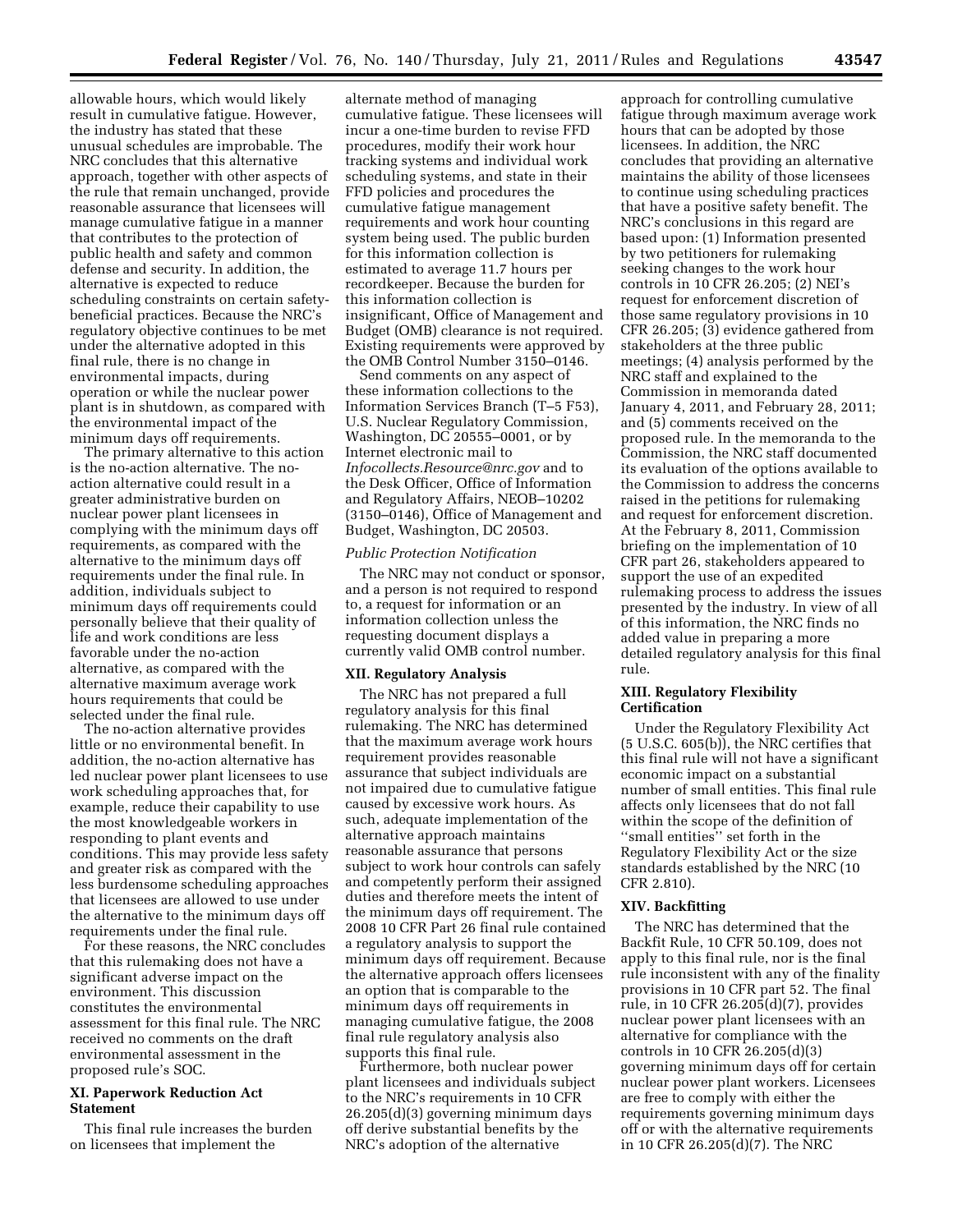concludes that a backfit analysis is not required for this final rule because this final rule does not contain any provisions that constitute backfitting.

The final rule is not inconsistent with any finality provisions in 10 CFR part 52. No standard design certification rule or standard design approval issued under 10 CFR part 52, or currently being considered by the NRC, addresses FFD requirements in 10 CFR part 26. Accordingly, there are no issues resolved in those design certification rules or design approvals that would be within the scope of the cumulative fatigue controls in this final rule. In addition, the NRC has not issued any combined licenses under 10 CFR part 52. Hence, there are currently no holders of combined licenses who would be protected by applicable issue finality provisions. The NRC concludes that this final rule does not contain any provisions that would be inconsistent with any of the finality provisions in 10 CFR part 52

### **XV. Congressional Review Act**

In accordance with the Congressional Review Act of 1996, the NRC has determined that this action is not a major rule and has verified this determination with the Office of Information and Regulatory Affairs of OMB.

### **List of Subjects in 10 CFR Part 26**

Alcohol abuse, Alcohol testing, Appeals, Chemical testing, Drug abuse, Drug testing, Employee assistance programs, Fitness for duty, Management actions, Nuclear power reactors, Protection of information, Reporting and recordkeeping requirements.

For the reasons set out in the preamble and under the authority of the Atomic Energy Act of 1954, as amended; the Energy Reorganization Act of 1974, as amended; and 5 U.S.C. 552 and 553, the NRC is adopting the following amendments to 10 CFR part 26.

## **PART 26—FITNESS FOR DUTY PROGRAMS**

■ 1. The authority citation for part 26 continues to read as follows:

**Authority:** Secs. 53, 81, 103, 104, 107, 161, 68 Stat. 930, 935, 936, 937, 948, as amended, sec. 1701, 106 Stat. 2951, 2952, 2953 (42 U.S.C. 2073, 2111, 2112, 2133, 2134, 2137, 2201, 2297f); secs. 201, 202, 206, 88 Stat. 1242, 1244, 1246, as amended (42 U.S.C. 5841, 5842, 5846).

■ 2. Section 26.203 is amended by revising paragraph (d)(2), the introductory text of paragraph (e)(1), and paragraphs (e)(1)(i) and (e)(1)(ii), to read as follows:

## **§ 26.203 General provisions.**

\* \* \* \* \*

(d) \* \* \*

(2) For licensees implementing the requirements of § 26.205(d)(3), records of shift schedules and shift cycles, or, for licensees implementing the requirements of § 26.205(d)(7), records of shift schedules and records showing the beginning and end times and dates of all averaging periods, of individuals who are subject to the work hour controls in § 26.205;

\* \* \* \* \*

(e) \* \* \*

(1) A summary for each nuclear power plant site of all instances during the previous calendar year when the licensee waived one or more of the work hour controls specified in § 26.205(d)(1) through  $(d)(5)(i)$  and  $(d)(7)$  for individuals described in § 26.4(a). The summary must include only those waivers under which work was performed. If it was necessary to waive more than one work hour control during any single extended work period, the summary of instances must include each of the work hour controls that were waived during the period. For each category of individuals specified in § 26.4(a), the licensee shall report:

(i) The number of instances when each applicable work hour control specified in § 26.205(d)(1)(i) through  $(d)(1)(iii), (d)(2)(i)$  and  $(d)(2)(ii), (d)(3)(i)$ through  $(d)(3)(v)$ , and  $(d)(7)$  was waived for individuals not working on outage activities;

(ii) The number of instances when each applicable work hour control specified in  $\S 26.205(d)(1)(i)$  through  $(d)(1)(iii), (d)(2)(i)$  and  $(d)(2)(ii), (d)(3)(i)$ through  $(d)(3)(v)$ ,  $(d)(4)$  and  $(d)(5)(i)$ , and (d)(7) was waived for individuals working on outage activities; and \* \* \* \* \*

■ 3. Section 26.205 is amended by revising paragraphs (b)(5), (d)(4),  $(d)(5)(i)$ ,  $(d)(5)(ii)$ , and  $(e)(1)(i)$  and the introductory text of paragraph (d)(3), and adding new paragraphs (d)(7) and (d)(8) to read as follows:

#### **§ 26.205 Work hours.**

\* \* \* \* \* (b)  $* * * *$ 

(5) Incidental duties performed off site. Licensees may exclude from the calculation of an individual's work hours unscheduled work performed off site (e.g., technical assistance provided by telephone from an individual's home), provided the total duration of the work does not exceed a nominal 30 minutes during any single break period. For the purposes of compliance with the minimum break requirements of

§ 26.205(d)(2), and the minimum days off requirements of § 26.205(d)(3) through (d)(5) or the maximum average work hours requirements of § 26.205(d)(7), such duties do not constitute work periods, work shifts, or hours worked.

\* \* \* \* \* (d) \* \* \*

(3) Licensees shall either ensure that individuals have, at a minimum, the number of days off specified in this paragraph, or comply with the requirements for maximum average workhours in § 26.205(d)(7). For the purposes of this section, a day off is defined as a calendar day during which an individual does not start a work shift. For the purposes of calculating the average number of days off required in this paragraph, the duration of the shift cycle may not exceed 6 weeks.

\* \* \* \* \* (4) During the first 60 days of a unit outage, licensees need not meet the requirements of  $\S 26.205(d)(3)$  or  $(d)(7)$ for individuals specified in § 26.4(a)(1) through (a)(4), while those individuals are working on outage activities. However, the licensee shall ensure that the individuals specified in § 26.4(a)(1) through (a)(3) have at least 3 days off in each successive (i.e., non-rolling) 15-day period and that the individuals specified in § 26.4(a)(4) have at least 1 day off in any 7-day period;

 $(5)^{\ast}$  \* \* \*

(i) During the first 60 days of a unit outage or a planned security system outage, licensees need not meet the requirements of  $\S 26.205(d)(3)$  or  $(d)(7)$ . However, licensees shall ensure that these individuals have at least 4 days off in each successive (i.e., non-rolling) 15-day period; and

(ii) During the first 60 days of an unplanned security system outage or increased threat condition, licensees need not meet the requirements of  $\S 26.205(d)(3)$ , (d)(5)(i), or (d)(7).

\* \* \* \* \* (7) Licensees may, as an alternative to complying with the minimum days off requirements in § 26.205(d)(3), comply with the requirements for maximum average work hours in this paragraph.

(i) Individuals may not work more than a weekly average of 54 hours, calculated using an averaging period of up to six (6) weeks, which advances by 7 consecutive calendar days at the finish of every averaging period.

(ii) For purposes of this section, when an individual's work shift starts at the end of a calendar day and concludes during the next calendar day, the licensee shall either consider the hours worked during that entire shift as if they